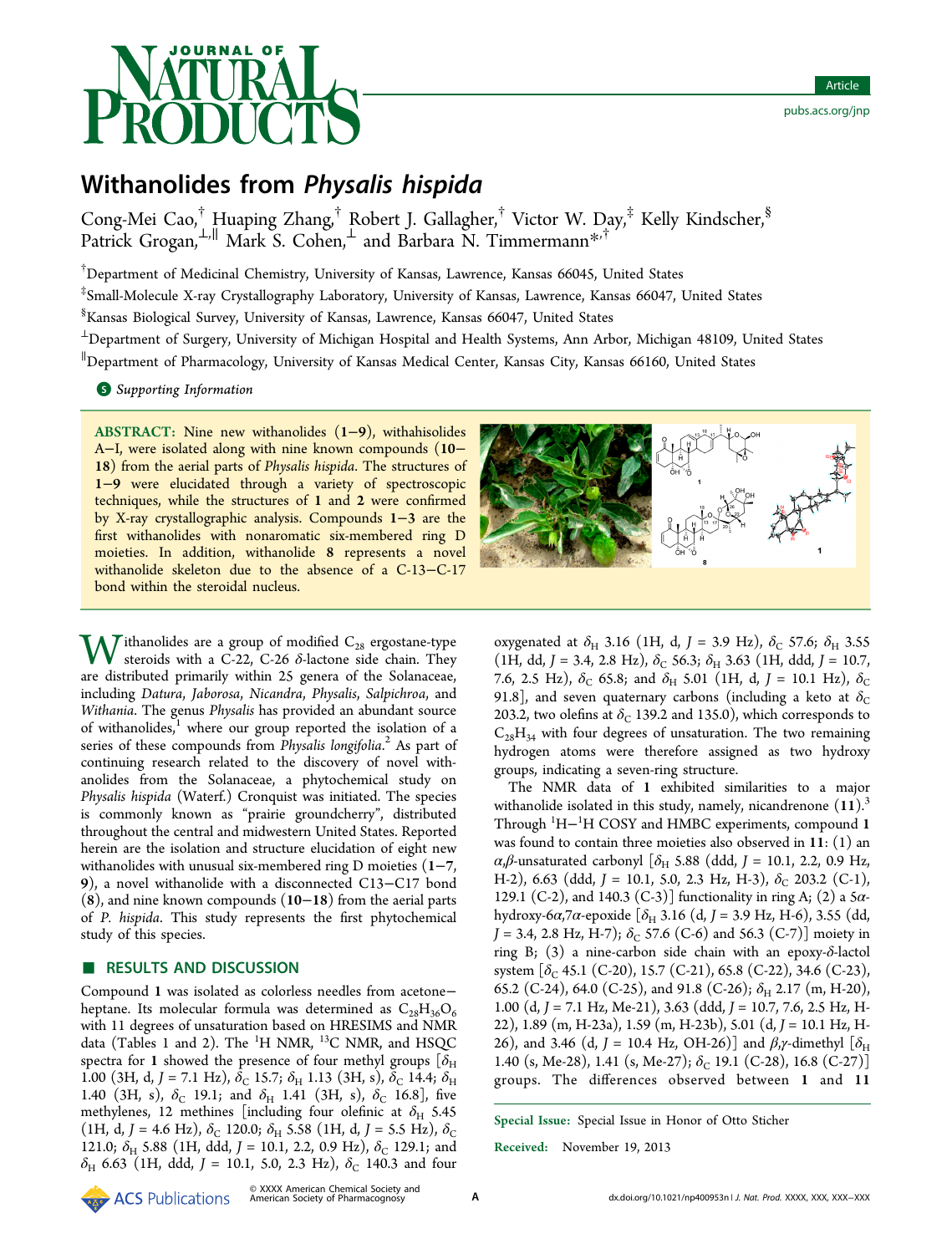<span id="page-1-0"></span>

corresponded to the signals of rings C and D, where the aromatic ring observed in 11 was absent in 1.

The <sup>1</sup>H−<sup>I</sup>H COSY and HSQC spectra of 1 revealed the structural fragments of  $-CH-CH-CH-CH<sub>2</sub>-CH = [\delta_{H} 3.55$  $(dd, J = 3.4, 2.8$  Hz, H-7), 1.62 (m, H-8), 1.88 (m, H-9), 3.10  $(m, H-11\alpha)$ , 1.87  $(m, H-11\beta)$ , and 5.58  $(d, J = 5.5 \text{ Hz}, H-12)$ assigned as  $-C(7)H-C(8)H-C(9)H-C(11)H<sub>2</sub>-C(12)H=$ ; −CH−CH−CH<sub>2</sub>−CH = [ $\delta$ <sub>H</sub> 1.62 (H-8), 2.46 (q, J = 8.4 Hz, H-14), 2.70 (m, H-15 $\alpha$ ), 1.81 (m, H-15 $\beta$ ), and 5.45 (d, J = 4.6 Hz, H-16)] assigned as  $-C(8)H-C(14)H-C(15)H_2-C(16)$ -H=; and an isolated −CH<sub>2</sub>− [δ<sub>H</sub> 2.83 (d, J = 19.4 Hz, H-18α), 2.61 (m, H-18 $\beta$ );  $\delta_c$  32.0] assigned as  $-C(18)H_2$ –. This suggested that a  $12(13)$ , 16(17)-diene functionality [a C-12(13) double bond in ring C and a  $C-16(17)$  double bond in sixmembered ring  $D$ ] was present in the structure of 1, which was subsequently confirmed by the HMBC correlations of H-7/C-9  $(\delta_C 30.5)$ ; H-8/C-11  $(\delta_C 26.9)$ ; H-11a/C-10  $(\delta_C 51.2)$ ; H-12/ C-9, C-14 ( $\delta_c$  37.3), and C-18 ( $\delta_c$  32.9); H-15 $\alpha$ /C-13 ( $\delta_c$ 135.0) and C-17 ( $\delta$ <sub>C</sub> 139.2); H-16/C-14 and C-18; H-20/C-16  $(\delta_C 120.0)$  and C-18; Me-21/C-17; and H-22/C-17.

Finally, through single-crystal X-ray diffraction experiments, the structure of 1 was confirmed as (5R,6S,7S,8S,9S,10R,- 14S,20S,22R,24S,25S,26R)-6α,7α:22,26:24,25-triepoxy-5α,26 dihydroxy-17(13→18)-abeo-5 $\alpha$ -ergost-2,12,16-trien-1-one (Figure 1), and this compound has been named withahisolide A.

T[o](#page-3-0) date, withanolides containing a six-membered ring D have been confined within Nicandra physalodes and Salpichroa origanifolia, where they contain ubiquitously an aromatic ring  $D<sup>1</sup>$  As such, compound 1 is not only the first withanolide of th[is](#page-8-0) rare type to have been found outside of these two genera

Table 1.  $^{1}$ H NMR Data of Withanolides 1–4 in CDCl3 (500 MHz)

|          | $\mathbf{1}$                                    | $\overline{2}$                                  | 3                                               | $\overline{\mathbf{4}}$                         |
|----------|-------------------------------------------------|-------------------------------------------------|-------------------------------------------------|-------------------------------------------------|
| position | $\delta_{\rm H}$ ( <i>J</i> in H <sub>z</sub> ) | $\delta_{\rm H}$ ( <i>J</i> in H <sub>z</sub> ) | $\delta_{\rm H}$ ( <i>J</i> in H <sub>z</sub> ) | $\delta_{\rm H}$ ( <i>J</i> in H <sub>z</sub> ) |
| 2        | 5.88 ddd (10.1,<br>2.2, 0.9)                    | 5.87 dd (10.1,<br>2.3)                          | 5.97 dd (10.1,<br>2.2)                          | 5.95 ddd (10.0,<br>3.1, 1.0)                    |
| 3        | 6.63 ddd (10.1,<br>5.0, 2.3)                    | 6.60 ddd (10.1,<br>5.1, 2.2)                    | 6.70 ddd (10.1,<br>5.2, 2.3)                    | 6.84 ddd (10.0,<br>4.9, 2.5)                    |
| 4        | $2.71 \text{ m}$                                | 2.68 dt (18.8,<br>2.6)                          | 2.88 dt (20.8,<br>2.9)                          | 3.34 brd (21.1)                                 |
|          | $2.62 \text{ m}$                                | 2.56 dd (18.8,<br>5.1)                          | 2.57 dd (20.6,<br>5.2)                          | 2.99 dd (21.0,<br>4.7)                          |
| 6        | 3.16 $d(3.9)$                                   | 3.10 d $(4.0)$                                  |                                                 | 5.92 dd (5.9,<br>1.9)                           |
| 7        | 3.55 dd (3.4,<br>(2.8)                          | 3.60 dd (3.7,<br>2.2)                           | 6.32 d $(2.8)$                                  | 4.66 dd (5.9,<br>3.3)                           |
| 8        | $1.62$ m                                        | 2.54 m                                          |                                                 | 2.91 brd (12.6)                                 |
| 9        | $1.88$ m                                        | $1.87$ m                                        | 3.00 dt (12.5,<br>3.0)                          | 2.44 td (12.2,<br>2.1)                          |
| 11       | 3.10 <sub>m</sub>                               | 2.89 dd (12.4,<br>6.5)                          | 2.21 m                                          | 2.68 brdt<br>(12.1, 2.2)                        |
|          | $1.87 \text{ m}$                                | $1.33$ m                                        | 1.45 m                                          | $1.47 \text{ m}$                                |
| 12       | 5.58 d $(5.5)$                                  | $2.23 \text{ m}$                                | $2.15 \text{ m}$                                | 2.99 <sub>m</sub>                               |
|          |                                                 | 1.95 dd (18.0,<br>4.5)                          | 2.06 td (12.4,<br>4.0)                          | 2.80 dt (16.1,<br>(2.8)                         |
| 14       | 2.46 q $(8.4)$                                  |                                                 |                                                 |                                                 |
| 15       | 2.70 m                                          | $2.98$ m                                        | 2.90 ddd<br>(18.7, 5.0, 2.5)                    | 7.25 d (8.2)                                    |
|          | $1.81$ m                                        | $2.74 \text{ m}$                                | 2.51 dd (18.7,<br>(2.4)                         |                                                 |
| 16       | 5.45 d $(4.6)$                                  | 5.50 brs                                        | 5.23 brd (2.3)                                  | 7.06 dd (8.2,<br>1.5)                           |
| 18       | $2.83$ d $(19.4)$                               | 2.59 m                                          | $2.43$ brs                                      | $6.98$ brs                                      |
|          | $2.61$ m                                        | 2.43 dt (21.3,<br>6.5)                          |                                                 |                                                 |
| 19       | 1.13s                                           | 1.16s                                           | 1.09 s                                          | 1.27 s                                          |
| 20       | $2.17 \; \mathrm{m}$                            | $2.18$ m                                        | $2.18$ m                                        | 2.75 dd (13.2,<br>6.8)                          |
| 21       | 1.00 d(7.1)                                     | 1.01 d(7.1)                                     | 0.98 d(7.1)                                     | 1.25 d (7.12)                                   |
| 22       | 3.63 ddd (10.7,<br>7.6, 2.5)                    | 3.67 ddd (10.7,<br>7.2, 2.5)                    | 3.56 ddd (10.9,<br>8.4, 2.5)                    | 3.86 dd (11.3,<br>5.7, 2.5)                     |
| 23       | 1.89 m                                          | 1.88 dd (14.5,<br>2.5)                          | 1.94 dd (14.5,<br>2.6)                          | 1.86 dd (14.4,<br>2.6)                          |
|          | 1.59 <sub>m</sub>                               | 1.61 dd (14.5,<br>11.3)                         | 1.54 dd (14.5,<br>11.2)                         | 1.59 m                                          |
| 26       | 5.01 d(10.1)                                    | 5.00 d(8.4)                                     | 4.99 d (9.7)                                    | 4.99 d (9.5)                                    |
| 27       | 1.41 s                                          | 1.41 s                                          | 1.41 s                                          | 1.40 s                                          |
| 28       | 1.40s                                           | 1.40s                                           | 1.39 s                                          | 1.37 s                                          |
| OH-26    | 3.46 d (10.4)                                   | 3.47 d (9.6)                                    | 3.62 d(9.3)                                     | 3.44 d (10.5)                                   |
| OH-5     | 3.11 brs                                        | 3.14 brs                                        |                                                 |                                                 |

but also the first withanolide with a nonaromatic six-membered ring D.

Compound 2 was isolated as colorless needles from acetone−heptane. Similar to 1, the HRESIMS and NMR data revealed the molecular formula of 2 as  $C_{28}H_{36}O_6$ . The <sup>1</sup>H NMR, 13C NMR, and HSQC spectra of 2 showed the presence of four methyl groups  $[\delta_{\rm H}$  1.01 (3H, d, J = 7.1 Hz),  $\delta_{\rm C}$  15.4;  $\delta_{\rm H}$ 1.16 (3H, s),  $\delta_{\rm C}$  14.5;  $\delta_{\rm H}$  1.40 (3H, s),  $\delta_{\rm C}$  19.0; and  $\delta_{\rm H}$  1.41 (3H, s),  $\delta_c$  16.8], six methylenes, 10 methines [including three olefinic at  $\delta_{\rm H}$  5.50 (brs),  $\delta_{\rm C}$  119.2;  $\delta_{\rm H}$  5.87 (1H, dd, J = 10.1, 2.3 Hz),  $\delta_C$  129.1; and  $\delta_H$  6.60 (1H, ddd, J = 10.1, 5.1, 2.2 Hz),  $\delta_C$ 139.9; together with four oxygenated at  $\delta_H$  3.10 (1H, d, J = 4.0) Hz),  $\delta_C$  57.0;  $\delta_H$  3.60 (1H, dd, J = 3.7, 2.2 Hz),  $\delta_C$  56.2;  $\delta_H$  3.67 (1H, ddd, J = 10.7, 7.2, 2.5 Hz),  $\delta_C$  66.1; and  $\delta_H$  5.00 (1H, d, J  $= 8.4$  Hz),  $\delta_C$  91.8], and eight quaternary carbons (including a keto at  $\delta$ <sub>C</sub> 203.3; three olefins at  $\delta$ <sub>C</sub> 136.8, 128.5, and 123.8; together with three oxygenated at  $\delta_{\rm C}$  73.2, 65.1, and 63.9),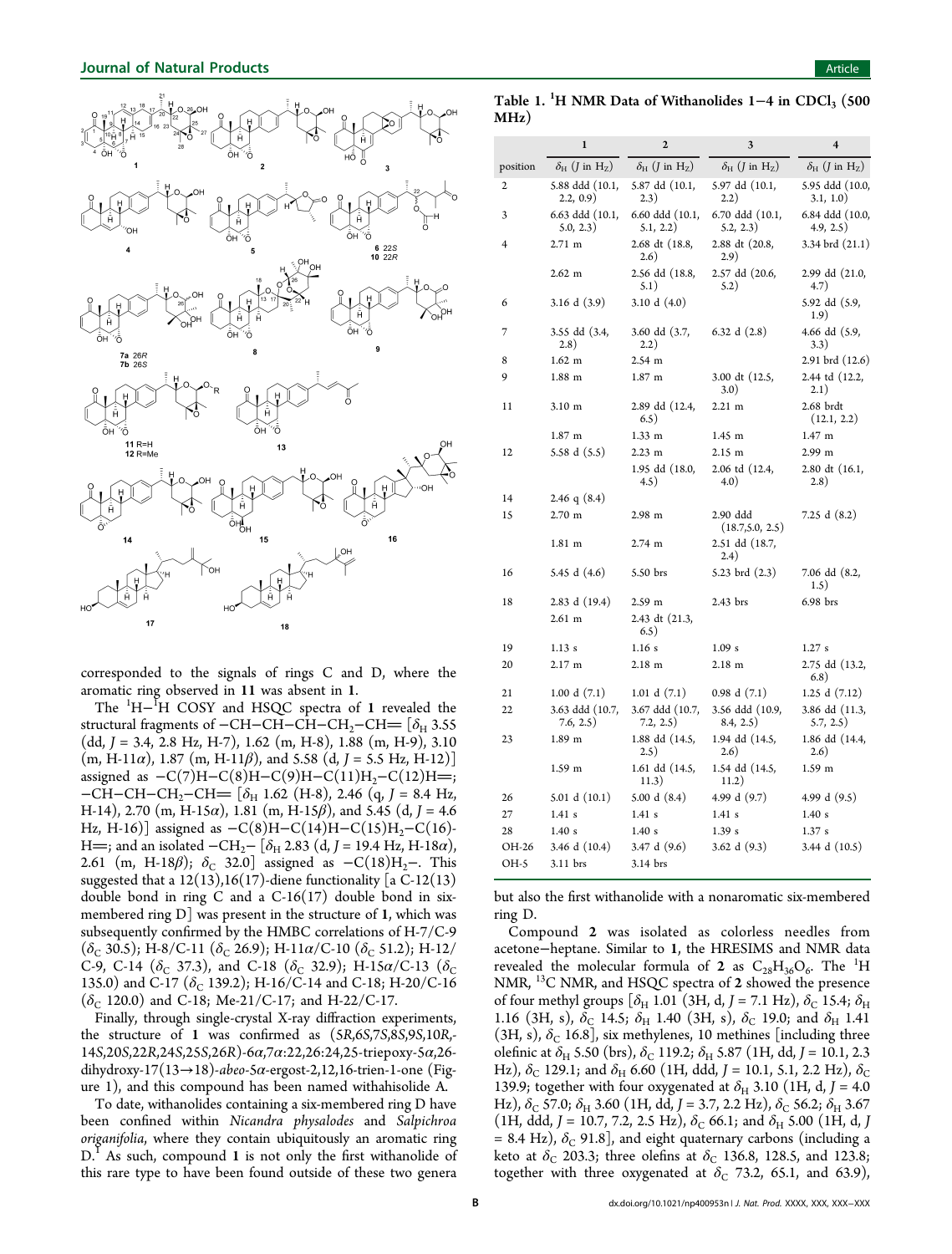<span id="page-2-0"></span>

|                | $\frac{1}{\delta_{\rm O} \text{ type}}$                            |                                         | $\frac{3}{\delta_{\rm C} \text{ type}}$ |                                                                        | s                                                                                                                                                                                   |                                                                                                                                                                               |                                                            |                                    |                                                                                                                                                                                                      | $\overline{10}$                                                        |
|----------------|--------------------------------------------------------------------|-----------------------------------------|-----------------------------------------|------------------------------------------------------------------------|-------------------------------------------------------------------------------------------------------------------------------------------------------------------------------------|-------------------------------------------------------------------------------------------------------------------------------------------------------------------------------|------------------------------------------------------------|------------------------------------|------------------------------------------------------------------------------------------------------------------------------------------------------------------------------------------------------|------------------------------------------------------------------------|
| position       |                                                                    | $\frac{\delta_{\rm C} \text{ type}}{}$  |                                         | $\delta_{\rm C}$ type                                                  | $\delta_{\rm C}$ , type                                                                                                                                                             | $\delta_{\rm C}$ , type                                                                                                                                                       | $\delta_{\rm C}$ type                                      | $\delta_{\rm C}$ type              | $\delta_{\rm C}$ , type                                                                                                                                                                              | $\delta_{\rm C}$ type                                                  |
|                |                                                                    |                                         |                                         | 203.1, C                                                               | 202.9, C                                                                                                                                                                            | 202.9, C                                                                                                                                                                      | 203.1, C                                                   | 203.3, C                           | 202.9, C                                                                                                                                                                                             | 203.0, C                                                               |
|                |                                                                    |                                         |                                         | $128.3, \, \text{CH}$                                                  | 129.0, CH                                                                                                                                                                           | 129.0, CH                                                                                                                                                                     | 129.0, CH                                                  | 129.1, CH                          | 129.0, CH                                                                                                                                                                                            | 129.1, CH                                                              |
|                |                                                                    |                                         |                                         | 145.0, CH                                                              |                                                                                                                                                                                     |                                                                                                                                                                               |                                                            |                                    |                                                                                                                                                                                                      |                                                                        |
|                |                                                                    |                                         |                                         | 33.2, $CH2$                                                            | $\begin{array}{ll} 140.3, \; {\rm CH} \\ 37.1, \; {\rm CH}, \\ 73.0, \; {\rm C} \\ 57.2, \; {\rm CH} \\ 57.3, \; {\rm CH} \\ 59.3, \; {\rm CH} \\ 38.9, \; {\rm CH} \\ \end{array}$ | 1402, CH<br>37.1, CH <sub>2</sub><br>73.1, CH<br>S7.1, CH<br>S5.9, CH                                                                                                         | 140.3, CH<br>37.1, CH <sub>2</sub><br>73.1, C<br>57.1, CH  | 139.9, CH<br>37.1, CH <sub>2</sub> | $\begin{array}{l} 1403, \, {\rm CH} \\ 37.1, \, {\rm CH} \\ 73.0, \, {\rm C} \\ 73.0, \, {\rm CH} \\ 57.1, \, {\rm CH} \\ 58.8, \, {\rm CH} \\ 38.8, \, {\rm CH} \\ 31.9, \, {\rm C} \\ \end{array}$ | 140.2, CH<br>37.1, CH <sub>2</sub><br>73.1, C                          |
|                |                                                                    |                                         |                                         |                                                                        |                                                                                                                                                                                     |                                                                                                                                                                               |                                                            |                                    |                                                                                                                                                                                                      |                                                                        |
|                |                                                                    |                                         |                                         |                                                                        |                                                                                                                                                                                     |                                                                                                                                                                               |                                                            |                                    |                                                                                                                                                                                                      |                                                                        |
|                |                                                                    |                                         |                                         | 142.0, C<br>125.5, CH<br>65.2, CH                                      |                                                                                                                                                                                     |                                                                                                                                                                               | 55.9, CH                                                   |                                    |                                                                                                                                                                                                      | 57.1, CH<br>55.9, CH<br>38.8, CH                                       |
|                |                                                                    |                                         |                                         | 41.7, CH                                                               |                                                                                                                                                                                     | 38.9, CH                                                                                                                                                                      | 38.9, CH                                                   |                                    |                                                                                                                                                                                                      |                                                                        |
|                |                                                                    |                                         |                                         |                                                                        | 32.0, CH<br>51.9, C<br>51.9, CH <sub>2</sub><br>29.6, CH <sub>2</sub><br>137.7, C                                                                                                   | 32.0, CH<br>51.9, C<br>24.6, CH <sub>2</sub><br>29.6, CH <sub>2</sub><br>137.6, C                                                                                             | 32.0, CH                                                   |                                    |                                                                                                                                                                                                      |                                                                        |
|                |                                                                    |                                         |                                         | 34.5, CH<br>51.7, C                                                    |                                                                                                                                                                                     |                                                                                                                                                                               | $51.9, C$                                                  |                                    |                                                                                                                                                                                                      |                                                                        |
|                |                                                                    |                                         |                                         | 25.4, CH <sub>2</sub><br>30.7, CH <sub>2</sub><br>139.6, C             |                                                                                                                                                                                     |                                                                                                                                                                               | 24.7, $\rm CH_{2}$                                         |                                    | 24.6, CH <sub>2</sub><br>29.6, CH <sub>2</sub><br>137.7, C                                                                                                                                           | 31.9, CH<br>51.9, C<br>24.6, CH <sub>2</sub><br>29.6, CH <sub>2</sub>  |
|                |                                                                    |                                         |                                         |                                                                        |                                                                                                                                                                                     |                                                                                                                                                                               | 29.7, CH <sub>2</sub><br>137.4 (137.3),                    |                                    |                                                                                                                                                                                                      |                                                                        |
|                |                                                                    |                                         |                                         |                                                                        |                                                                                                                                                                                     |                                                                                                                                                                               |                                                            |                                    |                                                                                                                                                                                                      | 137.4, C                                                               |
|                |                                                                    |                                         |                                         | 133.8, C                                                               | 136.1, C<br>124.7, CH                                                                                                                                                               | 135.9, C<br>124.5, CH                                                                                                                                                         | 135.4(135.5)                                               |                                    |                                                                                                                                                                                                      |                                                                        |
|                |                                                                    |                                         |                                         | 126.3, CH<br>126.3, CH                                                 |                                                                                                                                                                                     |                                                                                                                                                                               |                                                            |                                    | 136.5, C<br>124.6, CH                                                                                                                                                                                |                                                                        |
|                |                                                                    |                                         |                                         |                                                                        | $125.1, \, \mathrm{CH}$                                                                                                                                                             | 125.4, CH                                                                                                                                                                     | 124.4 (124.3), CH<br>125.5 (125.9), CH<br>142.6 (142.0), C |                                    | $126.0, \, \mathrm{CH}$                                                                                                                                                                              | 135.8, C<br>124.4, CH<br>125.5, CH                                     |
|                |                                                                    |                                         |                                         | 141.2, $C$                                                             | 140.4, C                                                                                                                                                                            | 140.3, C                                                                                                                                                                      |                                                            |                                    |                                                                                                                                                                                                      |                                                                        |
|                |                                                                    |                                         |                                         | 129.9, CH                                                              | 129.0, CH                                                                                                                                                                           | $129.1, \, \mathrm{CH}$                                                                                                                                                       | 128.6 (128.7), CH                                          |                                    | 138.9, C<br>129.5, CH                                                                                                                                                                                | 140.5, C<br>129.1, CH                                                  |
| $\overline{5}$ |                                                                    |                                         |                                         | 17.5, $CH_3$                                                           | 14.3, CH <sub>3</sub>                                                                                                                                                               | 14.3, $CH3$                                                                                                                                                                   | 14.3, CH3                                                  |                                    | 14.4, CH <sub>3</sub>                                                                                                                                                                                |                                                                        |
| $\Omega$       |                                                                    |                                         |                                         |                                                                        |                                                                                                                                                                                     |                                                                                                                                                                               | 44.3 (44.1), CH                                            |                                    |                                                                                                                                                                                                      |                                                                        |
| $\overline{z}$ |                                                                    |                                         |                                         | 43.3, CH<br>17.3, CH <sub>3</sub><br>67.6, CH<br>33.9, CH <sub>2</sub> | 43.8, CH<br>16.6, CH <sub>3</sub><br>82.3, CH                                                                                                                                       | $\begin{array}{l} 434, \, {\rm CH} \\ 16.8, \, {\rm CH} \\ 75.6, \, {\rm CH} \\ 33.8, \, {\rm CH} \\ 43.8, \, {\rm CH} \\ 43.8, \, {\rm CH} \\ 211.9, \, {\rm C} \end{array}$ | 18.3 (17.6), CH <sub>3</sub><br>71.9 (76.1), CH            |                                    | 43.9, CH<br>17.1, CH <sub>3</sub><br>17.1, CH <sub>3</sub><br>37.0, CH <sub>3</sub><br>77.3, 2, C<br>177.4, C<br>177.4, C                                                                            | 14.3, CH <sub>3</sub><br>43.7, CH<br>18.1, CH <sub>5</sub><br>76.1, CH |
| 22             |                                                                    |                                         |                                         |                                                                        |                                                                                                                                                                                     |                                                                                                                                                                               |                                                            |                                    |                                                                                                                                                                                                      |                                                                        |
| 23             |                                                                    |                                         |                                         |                                                                        | $35.0, \mathrm{CH}_2$ $36.1, \mathrm{CH}$                                                                                                                                           |                                                                                                                                                                               | 40.4 (40.0), CH <sub>2</sub>                               |                                    |                                                                                                                                                                                                      | 35.2, $CH2$<br>43.3, CH                                                |
| 24             |                                                                    |                                         |                                         | 65.2, C<br>63.9, C                                                     |                                                                                                                                                                                     |                                                                                                                                                                               | $\circ$<br>74.4 $(73.8)$ , $(76.7)$ , $(76.7)$             |                                    |                                                                                                                                                                                                      |                                                                        |
|                |                                                                    |                                         |                                         |                                                                        | 179.5, C                                                                                                                                                                            |                                                                                                                                                                               |                                                            |                                    |                                                                                                                                                                                                      | 212.0, C                                                               |
| $\delta$       |                                                                    | 65.1, C<br>63.9, C<br>91.8, CH          |                                         | 91.9, CH                                                               | E<br>15.2,                                                                                                                                                                          | 28.2, $\rm CH_{3}$                                                                                                                                                            | <b>FO</b><br>97.4 (96.8),                                  |                                    |                                                                                                                                                                                                      | 28.9, CH <sub>3</sub>                                                  |
|                |                                                                    | $16.8,\, {\rm CH}_3$ 19.0, ${\rm CH}_3$ |                                         | $16.8,\, {\rm CH}_3,\,$ 19.0, ${\rm CH}_3$                             |                                                                                                                                                                                     |                                                                                                                                                                               | E,<br>21.1 (15.2),                                         |                                    | 23.2, CH <sub>3</sub>                                                                                                                                                                                | 18.0, CH <sub>3</sub>                                                  |
| 28             |                                                                    |                                         |                                         |                                                                        |                                                                                                                                                                                     | 16.3, CH <sub>3</sub><br>160.9, CH                                                                                                                                            | E,<br>$(22.9)$ ,<br>24.4                                   | Ë<br>21.3,                         | 23.9, CH                                                                                                                                                                                             | 161.1, CH                                                              |
|                | "Shift data correspond to the 26R epimer (7a); distinct resonances |                                         |                                         |                                                                        | for the 26S epimer (7b) are shown in parentheses                                                                                                                                    |                                                                                                                                                                               |                                                            |                                    |                                                                                                                                                                                                      |                                                                        |

Table 2. 13C NMR Data of Withanolides 1

Table 2. <sup>13</sup>C NMR Data of Withanolides 1-10 in CDCl<sub>3</sub> (125 MHz)

 $-10$  in  $CDCl<sub>3</sub>$  (125 MHz)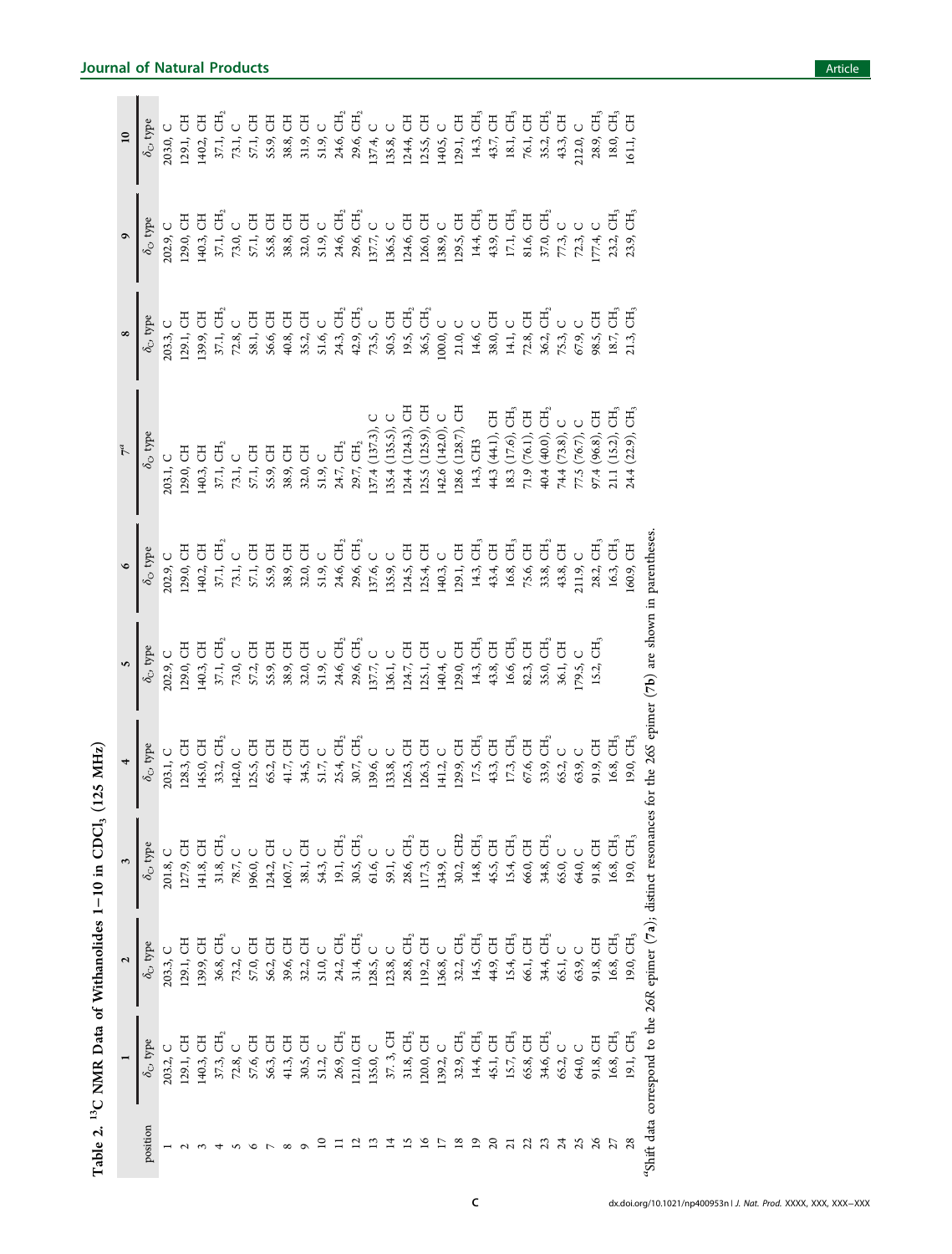<span id="page-3-0"></span>

Figure 1. X-ray ORTEP drawing of withahisolide A (1).

corresponding to  $C_{28}H_{34}$ . The two remaining hydrogen atoms were therefore assigned as two hydroxy groups, indicating a seven-ring structure.

The NMR data of the isomers 1 and 2 were very similar, where the main differences observed related to the olefinic signals of ring C, with specifically the H-12 olefinic signal in 1 being absent in 2. Moreover, a −CH=C− subunit [the C-12(13) double bond] was observed in 1, whereas a  $-C=C$ subunit ( $\delta_c$  128.5 and 123.8) was present in 2. This suggested the occurrence of a  $C-13(14)$  double bond in the molecule 2. This deduction was confirmed subsequently by the  ${}^{1}H-{}^{1}H$ COSY fragment of  $-C(8)H-C(9)H-C(11)H_2-C(12)H_2$  in  $2~[\delta_{\rm H}$  2.54 (m, H-8), 1.87 (m, H-9), 2.89 (dd, J = 12.4, 6.5 Hz, H-11a), 1.33 (m, H-11 $\beta$ ), 2.23 (m, H-12a), and 1.95 (dd, J = 18.0, 4.5 Hz, H-12 $\beta$ ) and HMBC correlations including H-9/ C-11 ( $\delta_c$  24.2) and C-14 ( $\delta_c$  123.8); H-11 $\alpha$ /C-8 ( $\delta_c$  39.6), C-10 ( $\delta_c$  51.0), and C-13 ( $\delta_c$  128.5); H-12 $\beta$ /C-9 ( $\delta_c$  32.2) and C-14; and Me-19/C-9.

Finally, the structure of 2 was confirmed through singlecrystal X-ray diffraction experiments (Figure 2). Thus,



Figure 2. X-ray ORTEP drawing of withahisolide B (2).

compound 2 was identified as (5R,6S,7S,8S,9S,10R,- 20S,22R,24S,25S,26R)-6α,7α:22,26:24,25-triepoxy-5α,26-dihy- $\frac{d \cos y - 17(13 \rightarrow 18)}{ab \cos 5\alpha - \frac{13}{13}}$ . 16-trien-1-one and named withahisolide B.

Compound 3 was isolated as an amorphous solid and found to possess a molecular formula of  $C_{28}H_{34}O_7$  based on its HRESIMS and NMR data (Tables 1 and 2). Similar to 1 and 2, the NMR spectra of 3 showed th[e](#page-1-0) pres[en](#page-2-0)ce of a nine-carbon side chain with an epoxy- $\delta$ -lactol system; a ring A with an  $\alpha$ , $\beta$ -

unsaturated carbonyl and a methyl group (Me-19); and a  $C16(17)$  double bond within the six-membered ring D. In contrast to 1, the NMR data of 3 revealed the presence of  $(1)$ an additional conjugated carbonyl moiety in ring B  $\delta_c$  196.0 (C-6), 124.2 (C-7), and 160.7 (C-8);  $\delta_{\rm H}$  6.32 (1H, d, J = 2.8 Hz, H-7)], which was based on HMBC correlations of Me-19/ C-9 ( $\delta_C$  38.1); H-9 ( $\delta_H$  3.00, dt, J = 12.5, 3.0 Hz)/C-1 ( $\delta_C$ 201.8), C-6, C-7, C-8, C-10 ( $\delta_c$  54.3), C-11 ( $\delta_c$  19.1), C-12 ( $\delta$ <sub>C</sub> 30.5), and C-19 ( $\delta$ <sub>C</sub> 14.8); H-7/C-5 ( $\delta$ <sub>C</sub> 78.7), C-8, and C-9; and H-11 $\beta$   $(\delta_{\rm H}$  1.45, m)/C-8 as well as a  $^1{\rm H}-^1{\rm H}$  COSY fragment of  $-C(9)H-C(11)H_2-C(12)H_2-\left[\delta_H\right]3.00$  (dt, J = 12.5, 3.0 Hz, H-9), 2.21 (m, H-11 $\alpha$ ), 1.45 (m, H-11 $\beta$ ), 2.06 (td,  $J = 12.4$ , 4.0 Hz, H-12 $\alpha$ ), and 2.15 (m, H-12 $\beta$ )], and (2) a C-13,14 epoxide  $[\delta_C 61.6 (C-13)$  and 59.1 (C-14)] in ring C, which were assigned on the basis of the chemical shifts of C-11 ( $\delta_c$  19.1, low-frequency shift due to a *γ*-gauche effect), C-13  $(\delta_C$  61.6), and C-14  $(\delta_C$  59.1) together with the HMBC correlations of H-7/C-14; H-11 $\alpha$ /C-13; H<sub>2</sub>-12/C-13 and C-14; H<sub>2</sub>-15/C-13 and C-14; H-20 ( $\delta$ <sub>H</sub> 2.18, m)/C-18 ( $\delta$ <sub>C</sub> 30.2); and  $H_2$ -18/C-13 and C-14. Furthermore, the orientation of the epoxy was determined as 13β,14β-epoxy based on the NOE correlations of H-12 $\alpha$ /H-20. Therefore, compound 3 (withahisolide C) was identified as (20S,22R,24S,25S,26R)- 13β,14β:22,26:24,25-triepoxy-5α,26-dihydroxy-17(13→18)  $abeo$ -5 $\alpha$ -ergost-2,7-diene-1,6-dione.

In conjunction with the nonaromatic six-membered ring D, 3 also exhibited a C-13, C-14 epoxide. These two features are reported in withanolides for the first time.

Compound 4 was isolated as a colorless, amorphous solid and assigned a molecular formula of  $C_{28}H_{34}O_5$  based on the  $HRESIMS$  and NMR data. Through  $^1H-^1H$  COSY, HSQC, and HMBC experiments, compound 4 was found to contain moieties also observed in nicandrenone (11), which include an  $\alpha$ , $\beta$ -unsaturated carbonyl in ring A; an aromatic ring D with an ABX coupling system  $[\delta_H 7.25 \, (d, J = 8.2 \, Hz, H-15), 7.06 \, (dd, J$ = 8.2, 1.5 Hz, H-16), and 6.98 (brs, H-18);  $\delta_C$  139.6 (C-13), 133.8 (C-14), 126.3 (C-15), 126.3 (C-16), 141.2 (C-17), and 129.9 (C-18)]; and an epoxy-δ-lactol system with a  $β, γ$ dimethyl moiety in the side chain. In contrast to 11, the  $5\alpha$ hydroxy-6 $\alpha$ ,7 $\alpha$ -epoxide moiety in ring B was absent in 4, and instead a double bond and an oxygenated methine  $[\delta_{H}$  5.92 (1H, dd, J = 5.9, 1.9 Hz), 4.66 (1H, dd, J = 5.9, 3.3 Hz);  $\delta_{\rm C}$ 142.0, 125.5, 65.2] were observed. This partial structure in 4 was determined to be a 7-hydroxy-5,6-ene moiety in ring B based on the HMBC correlations of Me-19 ( $\delta_H$  1.27)/C-5 ( $\delta_C$ 142.0); H-4 $\beta$  [ $\delta$ <sub>H</sub> 2.99 (d, J = 21.0, 4.7 Hz)]/C-5 and C-6 ( $\delta$ <sub>C</sub> 125.5); and H-6  $(\delta_{\rm H}$  5.92)/C-4 and C-10, together with a H−<sup>1</sup> H COSY fragment of −C(6)H−C(7)H−C(8)H−  $C(9)H-C(11)H_2-C(12)H_2-$  in 4 [ $\delta_H$  5.92 (H-6), 4.66 (H-7), 2.91 (brd, J = 12.6 Hz, H-8), 2.44 (td, J = 12.2, 2.1 Hz, H-9), 2.68 (brdt, J = 12.1, 2.2 Hz, H-11 $\alpha$ ), 1.47 (m, H-11 $\beta$ ), 2.99  $(m, H-12\alpha)$ , and 2.80 (dt, J = 16.1, 2.8 Hz, H-12 $\beta$ )].

The 7-hydroxy group in 4 was deduced to be in an  $\alpha$ orientation based on the small proton−proton coupling constant (J = 3.3 Hz) between H-7  $\delta$ <sub>H</sub> 4.66 (dd, J = 5.9, 3.3) Hz)] and H-8β. This value agreed with that observed for the 7 $\alpha$ -hydroxy-5,6-ene moiety in daturataturin A<sup>4</sup> and a 7 $\alpha$ methoxy-5,6-ene moiety in  $(22R)$ -2[7](#page-8-0)-hydroxy-7 $\alpha$ -methoxy-1oxowitha-3,5,24-trienolide.<sup>5</sup> Therefore, the structure of 4 (withahisolid[e](#page-8-0)  $D$ ) was identified as  $(20S, 22R, 24S, 25S, 26R)$ -22,26:24,25-diepoxy-7 $\alpha$ ,26-dihydroxy-17(13 $\rightarrow$ 18)-abeo-ergost-2,5,13,15,17-pentaen-1-one.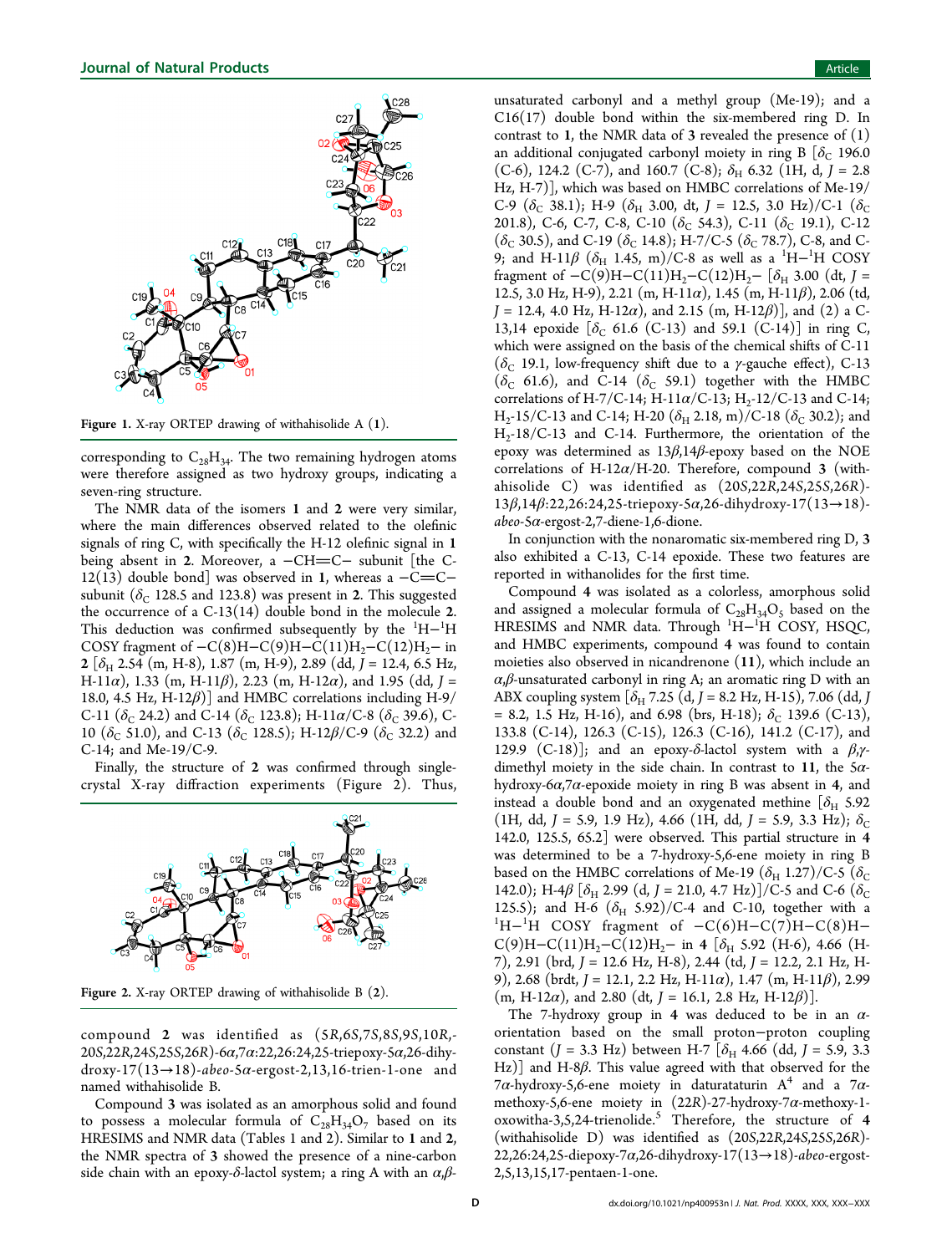## <span id="page-4-0"></span>**Journal of Natural Products** Article **Article** Article **Article** Article **Article** Article **Article** Article **Article**

Compound 5 was isolated as a colorless, amorphous solid and found to possess a molecular formula of  $C_{26}H_{30}O_5$ , as determined from the HRESIMS and NMR data. The NMR data of 5 (Tables [2](#page-2-0) and 3) closely resembled those of 11 and

Table 3.  $^{1}H$  NMR Data of Withanolides 5, 6, and 10 in  $CDCl<sub>3</sub>$  (500 MHz)

|                | 5                                               | 6                                               | 10                                              |
|----------------|-------------------------------------------------|-------------------------------------------------|-------------------------------------------------|
| position       | $\delta_{\rm H}$ ( <i>J</i> in H <sub>z</sub> ) | $\delta_{\rm H}$ ( <i>J</i> in H <sub>z</sub> ) | $\delta_{\rm H}$ ( <i>J</i> in H <sub>z</sub> ) |
| 2              | 5.91 dd (10.1, 2.2)                             | 5.91 dd (10.1, 2.1)                             | $5.90$ dd $(10.1, 2.6)$                         |
| 3              | 6.65 ddd (10.1,<br>5.1, 2.2)                    | 6.65 ddd (10.1, 5.1,<br>2.9)                    | 6.64 ddd (10.1, 5.1,<br>2.3)                    |
| $\overline{4}$ | $2.76$ d $(18.7)$                               | $2.77$ dt $(18.6, 6.5)$                         | 2.76 dt (18.8, 2.6)                             |
| $\overline{4}$ | $2.64$ m                                        | 2.66 dd (18.6, 5.1, 0.7)                        | 2.65 dd (18.8, 5.1,<br>0.7)                     |
| 6              | 3.27 d(3.9)                                     | 3.27 d $(4.0)$                                  | 3.26 d $(4.0)$                                  |
| 7              | 4.05 dd $(3.7, 2.6)$                            | 4.05 dd (3.7, 2.6)                              | 4.04 dd (3.8, 2.5)                              |
| 8              | 3.08 dd (5.2, 3.9)                              | 3.09 dd $(6.3, 5.0)$                            | 3.08 d $(11.6)$                                 |
| 9              | 1.93 td (11.0, 3.6)                             | $1.94$ m                                        | 1.93 td (10.8, 3.5)                             |
| 11             | $2.88$ m                                        | $2.89$ m                                        | $2.87$ m                                        |
|                | $1.58$ m                                        | $1.58$ m                                        | $1.57$ m                                        |
| 12             | $2.98$ m                                        | 3.00 <sub>m</sub>                               | $2.97$ m                                        |
|                | $2.87$ m                                        | 2.87 m                                          | 2.86 m                                          |
| 15             | 7.39 d $(8.0)$                                  | 7.37 d $(8.0)$                                  | 7.36 d $(8.0)$                                  |
| 16             | 7.08 dd (8.0, 1.6)                              | $7.08$ dd $(8.0, 1.6)$                          | 7.05 dd $(8.0, 1.6)$                            |
| 18             | 6.99 dd $(1.6)$                                 | 6.99 d $(1.6)$                                  | 6.98 d $(1.6)$                                  |
| 19             | 1.26 s                                          | 1.26s                                           | $1.26$ s                                        |
| 20             | $2.93 \text{ m}$                                | $2.99$ m                                        | $2.91$ qd $(7.2, 5.5)$                          |
| 21             | 1.31 d $(7.1)$                                  | 1.28 d $(7.2)$                                  | 1.27 d(7.2)                                     |
| 22             | 4.46 ddd (12.3,<br>6.9, 5.5)                    | 5.26 dddd (10.3, 5.3,<br>2.6, 0.8)              | 5.13 ddd (10.2, 5.5,<br>2.0)                    |
| 23             | 2.41 ddd (13.9,<br>8.6, 5.4)                    | 1.92 ddd (14.5, 10.6,<br>5.3)                   | 2.06 ddd (14.1,<br>10.2, 2.0)                   |
|                | 1.59 m                                          | 1.49 dddd (14.5, 8.8,<br>2.6, 0.8)              | 1.35 ddd (14.1,<br>10.2, 3.4)                   |
| 24             | $2.65 \text{ m}$                                | 2.46 dqd (10.6, 7.0,<br>2.0)                    | 2.56 dqd (10.2, 7.2,<br>3.4)                    |
| 26             | 1.21 d $(7.1)$                                  | 2.11 s                                          | 2.12 s                                          |
| 27             |                                                 | 1.08 d(7.0)                                     | $1.06$ d $(7.2)$                                |
| 28             |                                                 | 8.02 s                                          | 8.01 s                                          |
|                |                                                 |                                                 |                                                 |

contained an  $\alpha$ , $\beta$ -unsaturated carbonyl in ring A, as well as an ABX coupling system within the aromatic ring D. The obvious differences were found in the side chain, where an epoxy-δlactol system with  $\beta$ , $\gamma$ -dimethyl groups was observed in 11, whereas an α-methyl-γ-lactone [ $\delta$ <sub>H</sub> 4.46 (ddd, J = 12.3, 6.9, 5.5 Hz, H-22), 2.41 (ddd, J = 13.9, 8.6, 5.4 Hz, H-23 $\beta$ ), 1.59 (m, H-23 $\alpha$ ), and 2.65 (m, H-24);  $\delta_C$  82.3 (C-22), 35.0 (C-23), 36.1 (C-24), 179.5 (C-25), and 15.2 (C-26)] was identified in 5. This observation was supported by the HMBC correlations of Me-21/C-22; H-20/C-23; Me-16  $[\delta_{\rm H}$  7.08 (dd, J = 8.0, 1.6 Hz)]/C-23 and C-25; H-22/C-17 ( $\delta_c$  141.2); H-23 $\alpha$ /C-20 ( $\delta_c$ 43.8); and H-23 $\beta$ /C-25 together with the typical chemical shifts of oxygenated methine (C-22,  $\delta_C$  82.3) and ester carbonyl (C-25,  $\delta$ <sub>C</sub> 179.5) groups from the <sup>13</sup>C NMR spectrum of 5. The 24R configuration was determined by the observed NOESY correlations of H-24/H-22, as this NOESY correlation can be observed when both of H-24 and H-22 are on the same side of the lactone ring. All withanolides containing C-22 within the lactone ring are identified as an R configuration when there is no substitution at C-23.<sup>6</sup> This observation, together with biogenetic considerations, [s](#page-8-0)upports a 22R configuration in 5. The stereochemistry of 24R was determined by the observed

NOESY correlations of H-24/H-22, as this correlation can be observed only when both H-24 and H-22 are on the same side of the lactone ring. Therefore, the structure of 5 (withahisolide E) was elucidated as  $(20S, 22R, 24R)$ -6 $\alpha$ ,7 $\alpha$ -epoxy-5 $\alpha$ -hydroxy-27,28-dinor-17(13→18)-abeo-1-oxo-5α-ergost-2,13,15,17-tetraen-22,25-olide.

The molecular formula of compound 6, a colorless, amorphous solid, was determined to be  $C_{28}H_{34}O_6$  by HRESIMS, which is identical to that of nicaphysalin E  $(10)$ , a known withanolide also isolated in this study. Except for fo[ur](#page-8-0) proton signals, the  $^1\mathrm{H}$  NMR spectra of **6**  $[\delta_{\mathrm{H}}$  2.99  $(\mathrm{1H,~m})$ , 5.26 (1H, dddd,  $J = 10.3$ , 5.3, 2.6, 0.8 Hz), 1.92 (1H, ddd,  $J =$ 14.5, 10.6, 5.3 Hz), 1.49 (1H, dddd, J = 14.5, 8.8, 2.6, 0.8 Hz)] and 10  $[\delta_{H}$  2.91 (1H, qd, J = 7.2, 5.5), 5.13 (1H, ddd, J = 10.2, 5.5, 2.0 Hz), 2.06 (1H, ddd, J = 14.1, 10.2, 2.0 Hz), 1.35 (1H, ddd,  $J = 14.1, 10.2, 3.4 Hz$ ] were almost superimposable. These signals were identified as corresponding to H-20, H-22, and  $\rm H_2$ -23, which agreed with the HSQC,  $\rm ^1H-^{1}H$  COSY, and HMBC spectra. Additionally, the <sup>13</sup>C NMR spectra of 6 and 10 (Table 2) were also superimposable except for four carbon signals [of](#page-2-0) C-21, C-22, C-23, and C-27 in 6  $[\delta_C 16.8, 75.6, 33.8,$ and 16.3] and 10  $[\delta_C$  18.1, 76.1, 35.2, and 18.0]. These NMR differences identified 6 and 10 as diastereomers bearing differences in their side chains. The chemical shifts of Me-21 in 6 ( $\delta$ <sub>C</sub> 16.8) and 10 ( $\delta$ <sub>C</sub> 18.1) suggested the diastereomers are different at C-22. Furthermore, 10 has been reported previously without identification of the configuration at  $C-22$ .<sup>7</sup> The same side chain observed in 10 was reported pr[ev](#page-8-0)iously in salpichrolide E with a 22R configuration,  $\overset{\circ}{\text{where}}$  it was proposed to arise from the oxidative cleava[ge](#page-8-0) of C-25−C-26 in the epoxy- $\delta$ -lactol system with 22R configuration. Thus, the stereochemistry at C-22 in 10 was deduced to be R. This led us to establish the C-22 configuration in 6 as S. Therefore, compound 6 (withahisolide F) was elucidated as (20S,22S)-  $6\alpha$ ,7 $\alpha$ -epoxy-22-formyloxy-5 $\alpha$ -hydroxy-27-nor-17(13 $\rightarrow$ 18) $abeo$ -5 $\alpha$ -ergost-2,13,15,17-tetraene.

Compound 7 was isolated as an amorphous solid. Its molecular formula was determined to be  $C_{28}H_{36}O_7$  based on HRESIMS and NMR data. The NMR chemical shifts pertaining to rings A−D in 7 and 11 were almost identical. NMR signal pairs corresponding to its side chain revealed that 7 was in fact a mixture of two unresolvable epimeric isomers, similar to salpichrolide  $M<sub>1</sub><sup>9</sup>$  a reported withanolide mixture with a 24,25,[26](#page-8-0)-trihydroxy-22,26-olide side chain. Analogous <sup>1</sup>H and <sup>13</sup>C NMR data and NOESY correlations were observed for the side chain signals of 7 and salpichrolide M, which were comparably utilized to identify the structure and stereochemistry of 7. Therefore, compound 7 (withahisolide G) was identified as  $(20S, 22R, 24R, 25S, 26\Phi)$ -5α,24,25,26-tetrahydroxy-17(13 $\rightarrow$ 18)-abeo-ergost-2,13,15,17-tetraen-1-one.

Compound 8 was isolated as small cluster needles from acetone. Its molecular formula was determined as  $C_{28}H_{40}O_8$ from HRESIMS and NMR data. The <sup>1</sup>H NMR, <sup>13</sup>C NMR, and HSQC spectra of 8 showed the presence of five methyl groups  $[\delta_{\rm H}$  1.14 (3H, s),  $\delta_{\rm C}$  14.6;  $\delta_{\rm H}$  1.15 (3H, s),  $\delta_{\rm C}$  21.0;  $\delta_{\rm H}$  1.17 (3H, d, J = 7.0 Hz),  $\delta_{\rm C}$  14.1;  $\delta_{\rm H}$  1.17 (3H, s),  $\delta_{\rm C}$  21.3; and  $\delta_{\rm H}$ 1.31 (3H, s),  $\delta_C$  18.7], six methylenes, 10 methines [including two olefinic methine groups at  $\delta_H$  5.85 (1H, dd, J = 10.1, 2.2 Hz),  $\delta_C$  129.1; and  $\delta_H$  6.59 (1H, ddd, J = 10.1, 5.1, 2.2 Hz),  $\delta_C$ 139.9; together with four oxygenated at  $\delta_H$  3.16 (1H, d, J = 4.0) Hz),  $\delta_C$  58.1;  $\delta_H$  3.56 (1H, dd, J = 3.8, 2.2 Hz),  $\delta_C$  56.6;  $\delta_H$  3.95 (1H, dt, J = 4.7, 1.1 Hz),  $\delta_{\rm C}$  72.8; and  $\delta_{\rm H}$  4.67 (1H, s),  $\delta_{\rm C}$  98.5], and 11 quaternary carbons (including a carbonyl at  $\delta_C$  203.3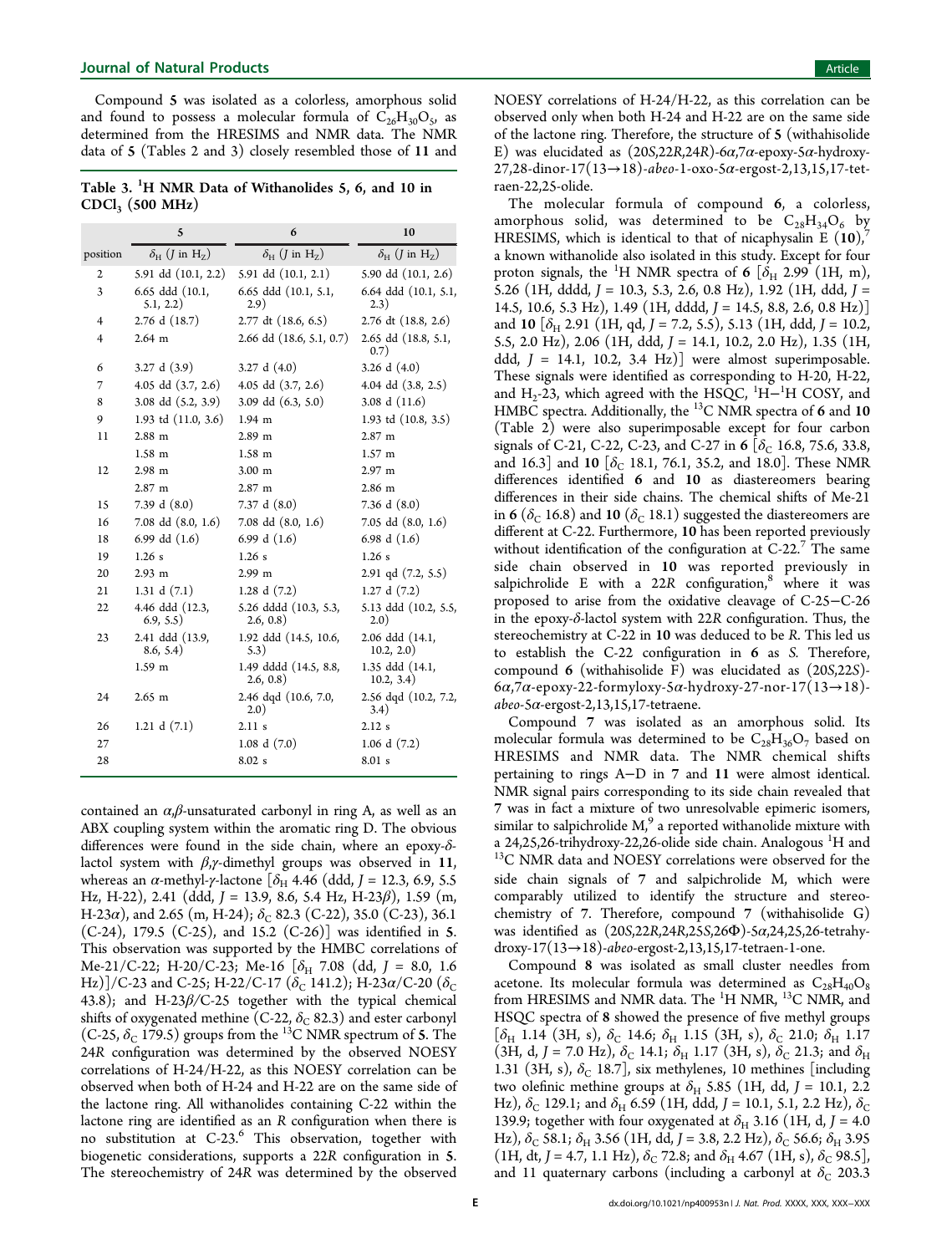and five oxygenated at  $\delta_C$  67.9, 72.8, 73.5, 75.3, and 100.0), corresponding to  $C_{28}H_{37}$ . The remaining three hydrogen atoms were therefore assigned as three hydroxy groups.

Compared to 7, compound 8 was also found to possess an α,β-unsaturated carbonyl in ring A [ $\delta$ <sub>H</sub> 5.85 (dd, J = 10.1, 2.2 Hz, H-2), 6.59 (ddd, J = 10.1, 5.1, 2.2 Hz, H-3);  $\delta_C$  203.3 (C-1), 129.1 (C-2), 139.9 (C-3)], a 6α,7α-epoxide in ring B [ $δ$ <sub>H</sub> 3.16 (d, J = 4.0 Hz, H-6), 3.56 (dd, J = 3.8, 2.2 Hz, H-7);  $\delta_c$ 58.1 (C-6), 56.6 (C-7)], and a  $β, γ$ -dimethyl- $δ$ -lactol system in the side chain  $\delta_H$  3.95 (dt, J = 4.7, 1.1 Hz, H-22), 2.44 (dd, J = 13.7, 4.7 Hz, H-23 $\alpha$ ), 1.62 (m, H-23 $\beta$ ), 4.67 (s, H-26), 1.31 (s, Me-27), and 1.17 (s, Me-28);  $\delta$ <sub>C</sub> 72.8 (C-22), 36.2 (C-23), 75.3 (C-24), 67.9 (C-25), 98.5 (C-26), 18.7 (C-27), and 21.3 (C-28)].

Considerable differences between 7 and 8 were observed related to the ring D signals, where the aromatic ring with an ABX coupling system present in 7 was absent in 8. The  $\mathrm{^{1}H-^{1}H}$ COSY spectrum showed two partial structures in 8: (1)  $-C(7)H-C(8)H-C(14)H-C(15)H<sub>2</sub>-C(16)H<sub>2</sub>$ - in ring D  $\delta_H$  3.56 (dd, J = 3.8, 2.2 Hz, H-7), 1.52 (m, H-8), 1.37 (m, H-14), 1.98 (m, H-15 $\alpha$ ), 1.40 (m, H-15 $\beta$ ), 1.56 (m, H-16 $\alpha$ ), and 1.95 (dd, J = 11.0, 3.6 Hz, H-16 $\beta$ )], confirmed by the HMBC correlations of H-7/C-8 ( $\delta$ <sub>C</sub> 40.8), H-14/C-16 ( $\delta$ <sub>C</sub> 36.5), and H-15/C-8, and (2)  $-C(8)H-C(9)H-C(11)H_2-C(12)H_2$  in ring C  $[\delta_{H}$  1.52 (m, H-8), 1.66 (m, H-9), 2.82 (dq, J = 13.3, 3.3 Hz, H-11 $\alpha$ ), 1.11 (m, H-11 $\beta$ ), 1.84 (dt, J = 12.9, 3.3 Hz, H-12 $\alpha$ ), and 1.53 (m, H-12 $\beta$ )], confirmed by the HMBC correlations of Me-19 ( $\delta_{\text{H}}$  1.14)/C-9 ( $\delta_{\text{C}}$  35.2); H-9/C-12  $(\delta_C$  42.9); H-11α/C-8; H-12α/C-9; and H-12β/C-14 ( $\delta_C$ 50.5). Analysis of the HMBC spectrum revealed the Me-18  $[\delta_{\rm H}$  1.15 (3H, s);  $\delta_{\rm C}$  21.0] was connected at C-13 [a quaternary carbon at  $\delta_c$  73.5] on the basis of the H-11 $\alpha$ /C-13; H-12 $\beta$ /C-13 and C-18 ( $\delta$ <sub>C</sub> 21.0); Me-18/C-12, C-13, and C-14; H-14/C-13 and C-18; and H-15/C-13 correlations. In addition, the HMBC correlations of H-15 $\alpha$ /C-17 ( $\delta$ <sub>C</sub> 100.0) and H-16 $\beta$ /C-20 identified C-17 as an oxygenated quaternary carbon. Furthermore, the absence of Me-18/C-17,  $H_2$ -12/C-17, and H<sub>2</sub>-16/C-13 HMBC correlations suggested C-13 and C-17 were not directly linked. Instead, an oxygen atom linking C-13 to C-17 was identified based on the typical oxygenated chemical shifts of C-13 ( $\delta$ <sub>C</sub> 73.5) and C-17 ( $\delta$ <sub>C</sub> 100.0). Moreover, the HMBC correlation of H-26/C-17 revealed an unusual oxygen bridge between C-17 and C-26, supported by the H-26 ( $\delta_{\text{H}}$  4.67), C-26 ( $\delta_{\text{C}}$  98.5), and C-17 ( $\delta_{\text{C}}$  100.0) chemical shifts.

In the NOESY spectrum of 8, the observed correlations of H-8/Me-18 and Me-18/H-20 implied that the Me-18 group and H-20 are in the  $\beta$ -orientation, while H-14 was deduced to be in an  $\alpha$ -orientation, based on the H-9/H-14 NOESY correlations. The observed H-16 $\beta$ /Me-21 correlation implied the C-17–C-21 is  $\beta$ -oriented, from which the 17S configuration was determined. The  $β$ -orientation of H-22 was deduced based on the coupling constant ( $J = 1.2$  Hz) between H-22  $[\delta_H]$  3.95 (ddd,  $J = 4.7, 1.2, 1.0 Hz$ ) and H-20. Furthermore, the observed H-22/Me-28, H-23 $\beta$ /Me-28, H-23 $\beta$ /H-26, and H- $23\alpha$ /Me-27 NOESY correlations implied Me-27 is  $\alpha$ -oriented, while H-26 and Me-28 are in a  $β$ -orientation. Therefore, compound 8 (withahisolide H) was identified as  $(17S, 20S, 22R, 24R, 25S, 26R)$ -6 $\alpha$ ,7 $\alpha$ :13,17:17,26:22,26-tetraepoxy-5α,24,25,26-tetrahydroxy-13,17-seco-5α-ergost-2-en-1 one.

Compound 8 is based on a novel withanolide skeleton in which the C-13 to C-17 linkage is absent. Although three withanolides, physangulidines A−C, were reported recently to also have a disconnected C-13 to C-17 linkage, these compounds present a different scaffold with an additional C-21 to C-25 linkage as compared to  $8.^{10}$ 

Compound 9 was isolated as an [a](#page-8-0)morphous solid. The HRESIMS and NMR data indicated a molecular formula of  $C_{28}H_{34}O_7$ . The NMR data of rings A–D for 9 closely resembled those of 11. The difference was observed within the side chain, where the common 24,25-epoxy-lactol in 11 was modified in 9  $[\delta_{H}$  4.50 (1H, dt, J = 12.2, 4.4 Hz),  $\delta_{C}$  81.6;  $\delta_{H}$ 2.03 (1H, m), 1.76 (1H, dd, J = 13.9, 4.7 Hz),  $\delta_{\rm C}$  37.0;  $\delta_{\rm H}$  1.16 (3H, s),  $\delta_{\rm C}$  23.2;  $\delta_{\rm H}$  1.37 (3H, s),  $\delta_{\rm C}$  23.9; two oxygenated quaternary carbons at  $\delta$ <sub>C</sub> 77.3 and 72.3; and an ester carbonyl at  $\delta_c$  177.4]. Analysis of the HMBC spectrum of 9 revealed the side chain to be 24,25-dihydroxy-24,25-dimethyltetrahydro-22,26-olid-26-one  $\delta_C$  81.6 (C-22), 37.0 (C-23), 77.3 (C-24), 72.3 (C-25), 177.4 (C-26), 23.2 (Me-27), and 23.9 (Me-28);  $\delta_{\rm H}$  4.50 (H-22), 2.03 (H-23 $\alpha$ ), 1.76 (H-23 $\beta$ ), 1.16 (Me-27), and 1.37 (Me-28)]. The configuration of this side chain was identified as 22R,24R,25S based on the NOESY correlation of H-22/Me-28 and the absence of a H-22/Me-27 correlation. Therefore, compound 9 (withahisolide I) was elucidated as  $(20S, 22R, 24R, 25S)$ -5α,24,25-trihydroxy-17(13→18)-abeo-ergost-2,13,15,17-tetraene-1,26-dione.

In addition to withahisolides A−I (1−9), nine known compounds were also isolated from P. hispida and identified by comparison of their spectroscopic data with values reported in the literature, as nicaphysalin E  $(10)$ ,<sup>7</sup> nicandrenone (Nic-1, 11),<sup>3</sup> nicandrenone methyl ether  $(12)$  $(12)$  $(12)$ ,<sup>11</sup> nicandrenone 12 (Ni[c-](#page-8-0)12, 13),<sup>12</sup> salpichrolides A (14),<sup>13</sup> C (15),<sup>14</sup> and N (16),<sup>[9](#page-8-0)</sup> and physalin[dic](#page-8-0)anols A  $(17)$  and B  $(18)$  $(18)$  $(18)$ .<sup>4,15</sup>

The 18 diverse withanolide-related c[omp](#page-8-0)ounds isolated in this study represent four structural types: (1) six-membered ring D withanolides, which include aromatic ring D withanolides (4−7 and 9−15) as well as the nonaromatic sixmembered ring D withanolides (1−3); (2) a novel withanolide skeleton with an absent C-13 to C-17 linkage  $(8)$ ;  $(3)$  a withanolide with rearranged Me-18 (16); and (4) withanolide precursors  $(17 \text{ and } 18).$ <sup>4,15</sup>

Evidence pertaining t[o](#page-8-0) [th](#page-8-0)e biosynthesis of the six-membered ring D was observed through carbon skeleton comparisons of 1, 2, 10, 11, and 16. Previously, it was proposed that oxidation of the angular methyl group (C-18) of a five-membered ring D withanolide, via cleavage of the C-13−C-17 bond of the cyclopropyl-fused intermediate (C-13−C-18−C-17), would yield a six-membered ring D, which through subsequent aromatization would form the aromatic ring D, as present in 10 and  $11.^{16}$  In addition, cleavage of the C-13–C-18 bond of the same c[ycl](#page-8-0)opropyl-fused intermediate would result in migration of the angular methyl group (C-18) to C-17, as observed in 16. <sup>9</sup> Therefore, the double bonds observed in 1 [C-12(13), C- $16(17)$  $16(17)$  $16(17)$ ] and  $2$  [C-13(14), C-16(17)] would form prior to the aromatic ring D in 11.

Previously, aromatic ring D withanolides have been isolated from two genera of the Solanaceae, where the  $5\alpha, 6\alpha$ -epoxy variety is restricted to Salpichroa origanifolia<sup>6,8,9,13,14,17,18</sup> and S. tr[is](#page-8-0)tis var. lehmannii,<sup>19</sup> while the 6 $\alpha$ ,7 $\alpha$ -epox[y](#page-8-0) [variety](#page-8-0) is [co](#page-8-0)nfined to Nicandra phys[alo](#page-8-0)ides.<sup>6,7,11,12a,b,18</sup> In our opinion, these functional groups may [be](#page-8-0) [conside](#page-8-0)red as chemotaxonomic markers for these two genera. Since aromatic ring D withanolides carrying either  $5\alpha, 6\alpha$ -epoxy (14 and 15) or  $6\alpha$ ,7 $\alpha$ -epoxy (5–7, 9–13) moieties were isolated from P. hispida, this suggests a close chemotaxonomic relationship of P.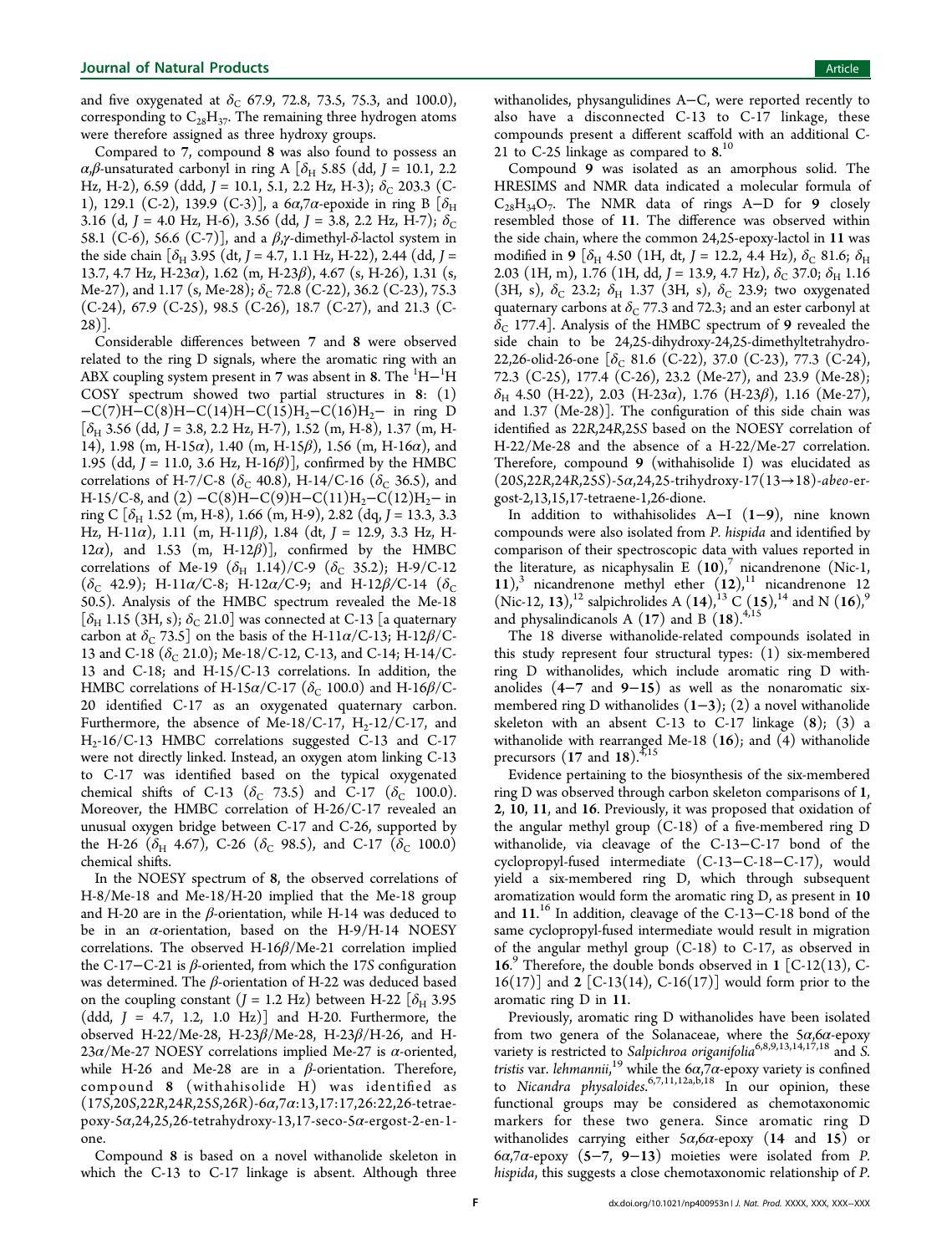hispida with N. physalodes, S. origanifolia, and S. tristis var. lehmannii.

## **EXPERIMENTAL SECTION**

General Experimental Procedures. Optical rotations were measured with a Rudolph RS Autopol IV automatic polarimeter. UV spectra were scanned on a Varian Cary 50 UV−visible spectrophotometer. IR data were obtained with a Thermo Nicolet Avatar 380 FT-IR spectrometer. NMR spectra were recorded with a Bruker AV-400 or AV-500 instrument with a cryoprobe used for <sup>1</sup>H NMR, APT, COSY, HSQC, HMBC, and NOESY/ROESY experiments. Chemical shift values are given in  $\delta$  (ppm) using the peak signals of the solvent CDCl<sub>3</sub> ( $\delta$ <sub>H</sub> 7.26 and  $\delta$ <sub>C</sub> 77.23) as references, and coupling constants are reported in Hz. All ESIMS data were measured with an Agilent 1200 Series LC coupling with an ion-trap 6310 mass spectrometer, while HRESIMS data were collected with an LCT Premier time-offlight mass spectrometer (Waters Corp., Milford, MA, USA). Column chromatography was performed on CombiFlash columns (Teledyne Isco, Lincoln, NE, USA) or Sephadex LH-20 (GE Healthcare, Piscataway, NJ, USA) columns. Normal-phase silica gel G TLC plates  $(w/UV 254)$  and reversed-phase  $C_{18}$  TLC plates  $(w/UV 254)$ (Sorbent Technologies, Atlanta, GA, USA) were used for fraction and compound detection. The spots were visualized using UV light at 254 nm and 10% EtOH−sulfuric acid spray reagent. Semipreparative HPLC was performed on an Agilent 1200 unit equipped with a DAD detector, utilizing a Phenomenex Luna RP-18 column (250 × 10 mm,  $5 \mu m$ ).

Plant Material. The aerial parts of P. hispida were collected from Morton County (latitude: 37°10′5″ N; longitude: 101°41′33″ W), Kansas, USA, by Hillary Loring in August 2010. It was identified by plant taxonomist Dr. Kelly Kindscher at the Kansas Biological Survey, University of Kansas. A voucher specimen (Hillary Loring 4106) was deposited in the R.L. McGregor Herbarium of the University of Kansas.

Extraction and Isolation. The collected biomass was air-dried, ground to a coarse powder (1380 g), and extracted three times with  $CH<sub>2</sub>Cl<sub>2</sub>$ −MeOH (50:50, 2.0 L) at room temperature. After removing the solvents under vacuum, the extract (174.8 g) was suspended in 2.0 L of  $H_2O$ , followed by successive partitions to yield the *n*-hexane, ethyl acetate, and *n*-butanol fractions. The ethyl acetate fraction  $(34.8 \text{ g})$  was applied to silica gel  $(30 \times 400 \text{ mm})$  MPLC eluted with increasing polarities of hexane−acetone mixtures (90:10 to 25:75) to afford combined fractions 1 to 9. Fr1 (0.3 g) was subjected to Sephadex LH-20 CC (eluted with acetone) to afford fractions 1-1 and 1-2. Semipreparative HPLC purification of fr1-1 eluted by isocratic  $CH<sub>3</sub>CN$  (80%) and fr1-2 eluted by isocratic  $CH<sub>3</sub>CN$  (77%) afforded 17 (3.1 mg) and 18 (4.0 mg), respectively. Fr2 (0.3 g) was subjected to CombiFlash CC (24 g silica gel), eluted with CH2Cl2−acetone (95:5 to 85:15) with increasing amounts of acetone, after which the resulting fraction 2-1 was subjected to semipreparative HPLC, eluted by 60% isocratic CH<sub>3</sub>CN (60%), to afford 12 (2.7 mg). Fr3 (0.51 g) was applied to Sephadex LH-20 CC (eluted with acetone) to yield fractions 3-1, 3-2 and 3-3. Semipreparative HPLC of fr3-1 (73.2 mg), fr3-2 (50.4 mg), and fr3-3 (68.5 mg), eluted with 60% isocratic CH<sub>3</sub>CN, afforded 10 (8.3 mg), 12 (3.6 mg), 11 (4.4 mg), and 14 (11.7 mg). Fr4 (0.5 g) was applied to a Sephadex LH-20 column to afford fraction 4-1 (40.7 mg), which was subjected to semipreparative HPLC and eluted with gradient CH<sub>3</sub>CN (30–60%) to yield 11 (15.2 mg) and 14 (7.4 mg). Fr5 (0.6 g) was applied to CombiFlash CC (40 g ODS), eluted with CH<sub>3</sub>CN–water (20:80 to 60:40) with increasing amounts of  $CH<sub>3</sub>CN$ , to afford fractions 5-1 and 5-2. Fr5-1 (23.0 mg) was subjected to semipreparative HPLC, eluted by isocratic  $CH<sub>3</sub>CN$ (30%), to afford 3 (6.6 mg). Fr5-2 (102.2 mg) was applied to CombiFlash CC (24 g silica gel), eluted with CH<sub>2</sub>Cl<sub>2</sub>−EtOAc (90:10 to 80:20), with increasing amounts of EtOAc, to yield two fractions, 5- 2-1 and 5-2-2. Fr5-2-1 was subjected to semipreparative HPLC, eluting with isocratic CH<sub>3</sub>CN (38%), and yielded three compounds, 11 (11.1) mg), 1 (3.1 mg), and 2 (29.5 mg). Fr6 (0.58 g) was applied to CombiFlash CC (40 g ODS), eluted with CH<sub>3</sub>CN–water (20:80 to

50:50) with increasing amounts of  $CH<sub>3</sub>CN$ , to afford two fractions, 6-1 and 6-2. Compound 3 (6.9 mg) was obtained from the semipreparative HPLC of fr6-1 (21.1 mg), eluted by isocratic  $CH<sub>3</sub>CN$ (30%). Fr6-2 (43.4 mg) was subjected to semipreparative HPLC, eluted by isocratic CH<sub>3</sub>CN (30%), to afford 16 (2.0 mg), 11 (1.8 mg), 4 (1.7 mg), 1 (1.5 mg), and 2 (5.6 mg). Fr7 (0.70 g) was applied to CombiFlash CC (40 g silica gel), eluted with CH<sub>2</sub>Cl<sub>2</sub>−acetone (98:2 to 88:12) with increasing amounts of acetone, to yield fractions 7-1 and 7-2. Fr7-1 (3.7 mg) and fr7-2 (5.6 mg) were combined and separated by semipreparative HPLC, eluted with 30–50% CH<sub>3</sub>CN, to afford 13 (0.6 mg), 5 (1.1 mg), 6 (1.2 mg), and 10 (2.9 mg). Fr8 (0.61 g) was applied to CombiFlash CC (40 g silica gel), eluted with CH<sub>2</sub>Cl<sub>2</sub>−acetone (98:2, 95:5, 92:8, 90:10, 88:12), with increasing amounts of acetone, to yield two fractions, 8-1 and 8-2. Compound 8 (4.4 mg) was obtained from semipreparative HPLC of fr8-1 (35.3 mg) eluted by isocratic CH<sub>3</sub>CN (25%). Compound 15 (6.4 mg) was obtained from the semipreparative HPLC of fr8-2 (29.3 mg) eluted by isocratic CH<sub>3</sub>CN (33%). Fr9 (2.02 g) was applied to CombiFlash CC (150 g of ODS), eluted with CH<sub>3</sub>CN–water (10:90, 15:85, 18:82, 20:80, 22:78, 25:75), with increasing amounts of  $CH<sub>3</sub>CN$ , to afford fraction 9-1. Fr9-1 (80.5 mg) was subjected to semipreparative HPLC, eluted by isocratic CH<sub>3</sub>CN (30%), to yield fr9-1-1, fr9-1-2, and fr9-1-3. Fr9-1-1 (9.2 mg) and fr9-1-2 (11.2 mg) were combined and applied to CombiFlash CC (4 g silica gel), eluted with hexane−acetone (75:25 to 40:60), with increasing amounts of acetone, to yield 7 (5.8 mg). Compound 9 (2.3 mg) was obtained from the semipreparative HPLC purification of fr9-1-3, eluted by isocratic CH<sub>3</sub>CN (30%).

Withahisolide A [(5R,6S,7S,8S,9S,10R,14S,20S,22R,24S,25S,26R)- 6α,7α:22,26:24,25-triepoxy-5α,26-dihydroxy-17(13→18)-abeo-5α-<br>ergost-2,12,16-trien-1-one] (**1**): [α]<sup>25</sup><sub>D</sub> +0.21 (c 0.09, CHCl<sub>3</sub>); UV (CHCl<sub>3</sub>)  $λ_{\text{max}}$  (log  $ε$ ) 229 (1.17) nm; IR (neat)  $ν_{\text{max}}$  3332 (br), 2927, 1672, 1453, 1021 cm<sup>-1</sup>; <sup>1</sup>H NMR and <sup>13</sup>C NMR, see Tables 1 and 2; HRESIMS  $m/z$  491.2404 [M + [Na](#page-2-0)]<sup>+</sup> (calcd for C<sub>28</sub>H<sub>36</sub>O<sub>6</sub>Na, 491.2410).

Withahisolide B [(5R,6S,7S,8S,9S,10R,20S,22R,24S,25S,26R)- 6α,7α:22,26:24,25-triepoxy-5α,26-dihydroxy-17(13→18)-abeo-5α-<br>ergost-2,13,16-trien-1-one] (**2**): [α]<sup>25</sup><sub>D</sub> +1.3 (c 0.3, CHCl<sub>3</sub>); UV (CHCl<sub>3</sub>)  $\lambda_{\text{max}}$  (log  $\varepsilon$ ) 240 (1.69) nm; IR (neat)  $\nu_{\text{max}}$  3443 (br), 2926, 1686,1032 cm<sup>-1</sup>; <sup>1</sup>H NMR and <sup>13</sup>C NMR, see Tables 1 and 2; [H](#page-1-0)RESIMS  $m/z$  491.2398 [M + [Na](#page-2-0)]<sup>+</sup> (calcd for C<sub>28</sub>H<sub>36</sub>O<sub>6</sub>Na, 491.2410).

Withahisolide C [(20S,22R,24S,25S,26R)-13β,14β:22,26:24,25-trie $p$ oxy-5 $\alpha$ ,26-dihydroxy-17(13 $\rightarrow$ 18)-abeo-5 $\alpha$ -ergost-2,7-diene-1,6dione] (3):  $[\alpha]^{25}$ <sub>D</sub> +0.47 (c 0.1, CHCl<sub>3</sub>); UV (CHCl<sub>3</sub>)  $\lambda_{\max}$  (log  $\varepsilon$ ) 233  $(3.04)$  nm; IR (neat)  $\nu_{\text{max}}$  3423 (br), 2926, 1679, 1029 cm<sup>-1</sup>; <sup>1</sup>H NMR and <sup>13</sup>C NMR, see Tables 1 and 2; HRESIMS  $m/z$  505.2180 [M + [Na](#page-1-0)]<sup>+</sup> (calcd for  $C_{28}H_{34}O_7N_a$ , 505.[22](#page-2-0)02).

Withahisolide D [(20S,22R,24S,25S,26R)-22,26:24,25-diepoxy-7α,26-dihydroxy-17(13→18)-abeo-ergost-2,5,13,15,17-pentaen-1-<br>one] (**4**): [α]<sup>25</sup><sub>D</sub> −0.85 (c 0.03, CHCl<sub>3</sub>); UV (CHCl<sub>3</sub>) λ<sub>max</sub> (log ε) 232 (7.05) nm; IR (neat)  $\nu_{\text{max}}$  3333 (br), 2926, 1032 cm<sup>-1</sup>; <sup>1</sup>H NMR and <sup>13</sup>C NMR, see Tables 1 and 2; HRESIMS  $m/z$  473.2286 [M + Na]<sup>+</sup> (calcd for  $C_{28}H_{34}O_5Na$ , 473.[23](#page-2-0)04).

Withahisolide E [(20S,22R,24R)-6α,7α-epoxy-5α-hydroxy-27,28 dinor-17(13→18)-abeo-1-oxo-5 $\alpha$ -ergost-2,13,15,17-tetraen-22,25olide] (5):  $[\alpha]^{25}$ <sub>D</sub> +0.12 (c 0.1, CHCl<sub>3</sub>); UV (CHCl<sub>3</sub>)  $\lambda_{\rm max}$  (log  $\varepsilon$ ) 225  $(2.50)$  nm; IR (neat)  $\nu_{\text{max}}$  3340 (br), 2925, 1766, 1687 cm<sup>-1</sup>; <sup>1</sup>H NMR and <sup>13</sup>C NMR, see Tables 2 and 3; HRESIMS  $m/z$  445.1972 [M + [Na](#page-2-0)]<sup>+</sup> (calcd for  $C_{26}H_{30}O_5$ Na, 445.[19](#page-4-0)91).

Withahisolide F  $[(20S, 22S) - 6\alpha, 7\alpha$ -epoxy-22-formyloxy-5 $\alpha$ -hydroxy-27-nor-17(13 $\rightarrow$ 18)-abeo-5 $\alpha$ -ergost-2,13,15,17-tetraene] (6):  $[\alpha]_{\text{D}}^{25}$  +0.18 (c 0.1, CHCl<sub>3</sub>); UV (CHCl<sub>3</sub>)  $\lambda_{\text{max}}$  (log  $\varepsilon$ ) 229 (1.84) nm; IR (neat)  $\nu_{\text{max}}$  3332 (br), 2925, 1730, 1023 cm<sup>-1</sup>; <sup>1</sup>H NMR and <sup>13</sup>C NMR, see Tables 2 and 3; HRESIMS *m/z* 489.2238 [M + Na]<sup>+</sup> (calcd for  $C_{28}H_{34}O_6N$ [a,](#page-2-0) 489.[22](#page-4-0)53).

Withahisolide G [(20S,22R,24R,25S,26Φ)-5α,24,25,26-tetrahydroxy-17(13→18)-abeo-ergost-2,13,15,17-tetraen-1-one] (7):  $[\alpha]^{25}$ <sub>D</sub> +0.01 (c 0.5, CHCl<sub>3</sub>); UV (CHCl<sub>3</sub>)  $\lambda_{\text{max}}$  (log  $\varepsilon$ ) 231 (1.68) nm; IR (neat)  $\nu_{\text{max}}$  3428 (br), 2925, 1685, 1377, 1066 cm<sup>-1</sup>; <sup>1</sup>H NMR and <sup>13</sup>C NMR, see Tables 2 and 4; HRESIMS  $m/z$  507.2357 [M + [Na](#page-2-0)]<sup>+</sup> (calcd for  $C_{28}H_{36}O_7N_a$ , 507.[23](#page-7-0)59).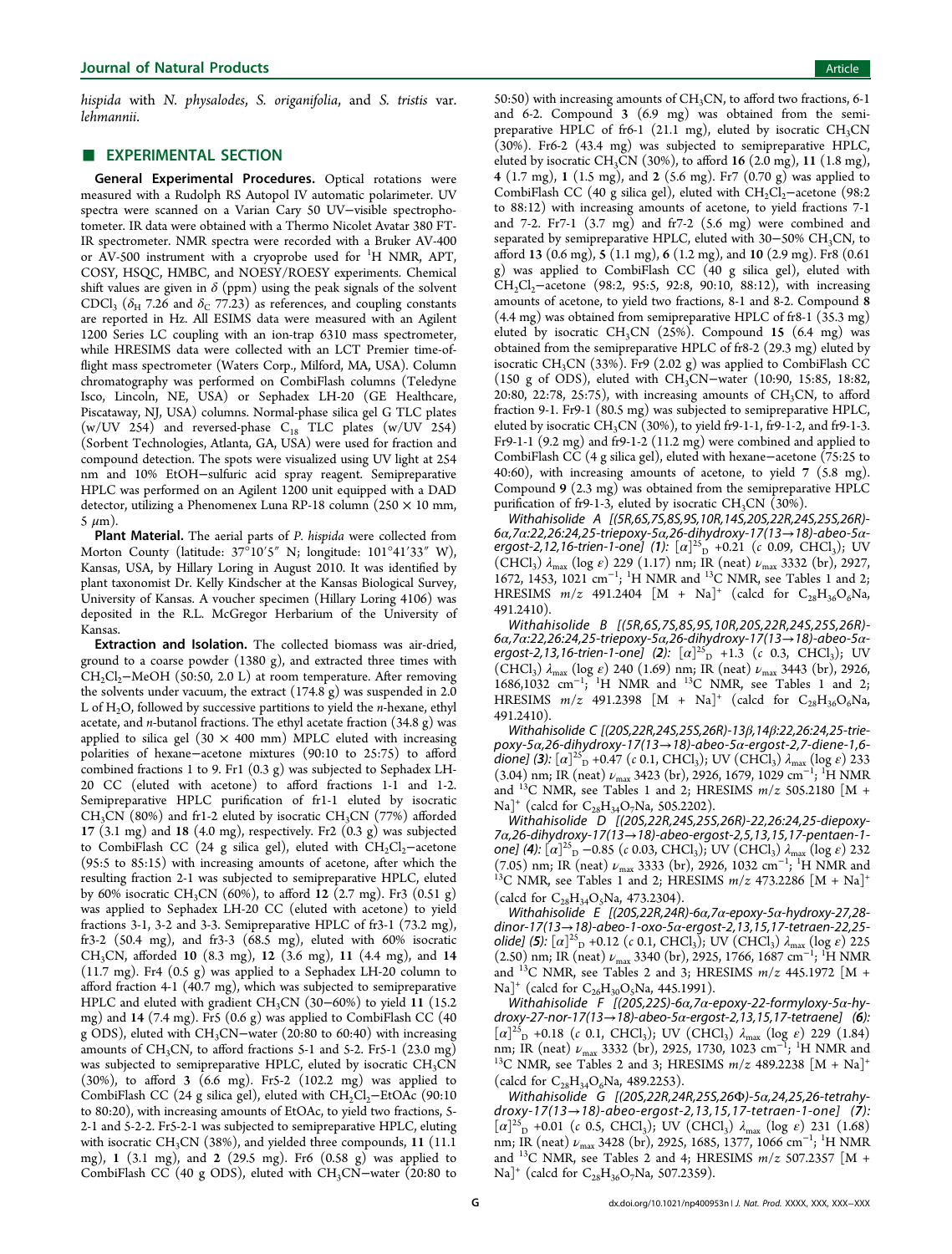<span id="page-7-0"></span>Table 4.  $\rm ^1H$  NMR Data of Withanolides 7–9 in CDCl<sub>3</sub> (500 MHz)

|          | 7a                                              | 7Ь                                              | 8                                               | 9                                               |
|----------|-------------------------------------------------|-------------------------------------------------|-------------------------------------------------|-------------------------------------------------|
| position | $\delta_{\rm H}$ ( <i>J</i> in H <sub>z</sub> ) | $\delta_{\rm H}$ ( <i>J</i> in H <sub>z</sub> ) | $\delta_{\rm H}$ ( <i>J</i> in H <sub>z</sub> ) | $\delta_{\rm H}$ ( <i>J</i> in H <sub>z</sub> ) |
| 2        | 5.92 dd (10.2,<br>(2.4)                         | 5.92 dd (10.2,<br>2.3)                          | 5.85 dd (10.1,<br>2.2)                          | 5.91 dd (10.2,<br>2.5)                          |
| 3        | 6.67 ddd (10.1,<br>5.1, 2.3)                    | 6.67 ddd (10.1,<br>5.1, 2.3)                    | 6.59 ddd (10.1,<br>5.1, 2.2)                    | 6.65 ddd (10.1,<br>5.1, 2.1)                    |
| 4        | 2.76 brs                                        | $2.76$ brs                                      | 2.68 dt (18.9,<br>2.0)                          | 2.77 brd (18.7)                                 |
|          | 2.65 dd (18.7,<br>5.1)                          | 2.65 dd (18.7,<br>5.1)                          | 2.56 ddd (18.8,<br>5.1, 0.8)                    | 2.64 dd (18.7,<br>5.2)                          |
| 6        | 3.28 d (3.91)                                   | 3.28 d (3.91)                                   | 3.16 d (4.0)                                    | 3.27 d(3.9)                                     |
| 7        | 4.07 brs                                        | 4.07 brs                                        | 3.56 dd (3.8,<br>2.2)                           | $4.05 \t (3.6)$                                 |
| 8        | 3.1                                             | 3.1                                             | $1.52 \text{ m}$                                | 3.09 m                                          |
| 9        | 1.95 m                                          | 1.95 m                                          | $1.66$ m                                        | 1.91 dd                                         |
| 11       | $2.98$ m                                        | $2.98$ m                                        | 2.82 dq (13.3,<br>3.3)                          | $2.88$ m                                        |
|          | $1.59$ m                                        | 1.59 m                                          | $1.11 \text{ m}$                                | 1.59 m                                          |
| 12       | 2.99 m                                          | 2.99 m                                          | 1.84 dt (12.9,<br>3.3)                          | $2.97 \text{ m}$                                |
|          | $2.88$ m                                        | $2.88$ m                                        | $1.53 \; m$                                     | $2.88$ m                                        |
| 14       |                                                 |                                                 | 1.37 m                                          |                                                 |
| 15       | 7.37 d(8.0)                                     | 7.36 d (8.0)                                    | $1.98$ m                                        | 7.38 d (8.0)                                    |
|          |                                                 |                                                 | 1.40 <sub>m</sub>                               |                                                 |
| 16       | 7.10 brd (7.2)                                  | 7.08 brd (7.2)                                  | 1.95 dd (11.0,<br>3.6)                          | 7.09 dd (8.1,<br>1.5)                           |
|          |                                                 |                                                 | 1.56 m                                          |                                                 |
| 18       | 7.00 brs                                        | $7.01$ brs                                      | 1.15s                                           | 6.99 d $(1.5)$                                  |
| 19       | 1.26s                                           | 1.26s                                           | 1.14s                                           | 1.27 s                                          |
| 20       | $2.81$ t $(7.0)$                                | $2.86 \t(7.0)$                                  | $1.62 \text{ m}$                                | $2.97$ m                                        |
| 21       | 1.25 d $(7.0)$                                  | 1.29 d $(7.0)$                                  | 1.17 d(7.0)                                     | 1.43 d $(7.2)$                                  |
| 22       | 4.16 ddd (10.8,<br>7.1, 3.0)                    | 3.70 ddd (11.4,<br>6.0, 2.9)                    | 3.95 ddd (4.7,<br>1.2, 1.0)                     | 4.50 dt (12.2,<br>4.4)                          |
| 23       | 1.76 dd (13.3,<br>3.1)                          | 1.76 dd (13.3,<br>3.1)                          | 2.44 dd (13.7,<br>4.7)                          | $2.03 \; m$                                     |
|          | $1.60$ m                                        | $1.60$ m                                        | $1.62 \text{ m}$                                | 1.76 dd (13.9,<br>4.7)                          |
| 26       | 4.95 d $(2.0)$                                  | 4.61 s                                          | 4.67 s                                          |                                                 |
| 27       | 1.27s                                           | $1.21$ s                                        | 1.31 s                                          | 1.16 s                                          |
| 28       | 1.46s                                           | 1.36s                                           | 1.17s                                           | 1.37 s                                          |
| OH-5     |                                                 |                                                 | 3.14 brs                                        |                                                 |

Withahisolide H [(17S,20S,22R,24R,25S,26R)- 6α,7α:13,17:17,26:22,26-tetraepoxy-5α,24,25,26-tetrahydroxy-13,17-seco-5α-ergost-2-en-1-one] (8):  $[\alpha]^{25}$   $\mu$  -0.01 (c 0.5, CHCl<sub>3</sub>); UV (CHCl<sub>3</sub>)  $\lambda_{\text{max}}$  (log  $\varepsilon$ ) 235 (1.68) nm; IR (neat)  $\nu_{\text{max}}$  3490 (br), 2924, 1685 cm<sup>-1</sup>; <sup>1</sup>H NMR and <sup>13</sup>C NMR, see Tables 2 and 4; [H](#page-2-0)RESIMS  $m/z$  527.2609 [M + Na]<sup>+</sup> (calcd for C<sub>28</sub>H<sub>40</sub>O<sub>8</sub>Na,

527.2621).<br>Withahisolide 1 [(205,22R,24R,25S)-5α,24,25-trihydroxy-17(13→ Withahisolide I [(20S,22R,24R,25S)-5α,24,25-trihydroxy-17(13  $\rightarrow$  18)-abeo-ergost-2,13,15,17-tetraene-1,26-dione] (9): [α]<sup>25</sup><sub>D</sub> +0.45 (c 0.1, CHCl<sub>3</sub>); UV (CHCl<sub>3</sub>)  $\lambda_{\text{max}}$  (log  $\varepsilon$ ) 239 (2.36) nm, 270 (1.56) nm, 320 (1.46) nm; IR (neat)  $\nu_{\text{max}}$  3398 (br), 2925, 1682, 1062 cm<sup>-1</sup>; <sup>1</sup>H NMR and <sup>13</sup>C NMR, see Tables 2 and 4; HRESIMS  $m/z$  505.2194 [M + Na]<sup>+</sup> (calcd for  $C_{28}H_{34}O_7N_a$ , [5](#page-2-0)05.2202).

X-ray Crystallographic Analysis. Crystal data for withahisolide A (1):  $C_{28}H_{36}O_6$ , fw = 468.57, monoclinic space group  $P2_1$ ,  $C_2^2$  (No. 4),<sup>20</sup> crystal cell parameters  $a = 12.0702(11)$  Å,  $b = 6.6948(7)$  Å,  $c =$ 15.1204(12) Å,  $\alpha = 90^{\circ}$ ,  $\beta = 100.271(6)^{\circ}$ ,  $\gamma = 90^{\circ}$ ,  $V = 1202.3(2)$  Å<sup>3</sup>, ,  $D_c = 1.294$  g/cm<sup>3</sup>, Z = 2, crystal dimensions  $0.29 \times 0.02 \times 0.01$  mm<sup>3</sup> , absorption coefficient  $\mu$ <sub>a</sub>(Cu K $\alpha$ ) = 0.726 mm<sup>-1</sup>,  $F(000)$  = 504. A total of 9173 reflections were measured in the range  $2.97^{\circ} < \theta < 69.72^{\circ}$ , with 3381 independent reflections  $[R<sub>(int)</sub> = 0.043]$ ; completeness to  $\theta_{\text{max}} = 66.00^{\circ}$  was 98.0%. The numbers of data/restraints/parameters were 3381/1/451; goodness-of-fit on  $F^2 = 1.032$ ; final R indices [I >  $2\sigma(I)$ ],  $R_1 = 0.045$ ,  $wR_2 = 0.110$ ; R indices (all data),  $R_1 = 0.058$ ,  $wR_2 =$ 0.119; largest difference peak and hole, 0.21 and  $-0.18 \text{ e}^{-}/\text{\AA}^{3}$ . .

Crystal data for withahisolide B monohydrate (2):  $C_{28}H_{36}O_6$ H<sub>2</sub>O, fw = 486.58, orthorhombic, space group  $P2_12_12_1$ , D<sub>2</sub><sup>4</sup> (No. 19),<sup>20</sup> crystal cell parameters  $a = 6.5559(9)$  $a = 6.5559(9)$  $a = 6.5559(9)$  Å,  $b = 11.7079(13)$  Å,  $c =$ 33.660(4) Å,  $V = 2583.6(5)$  Å<sup>3</sup>,  $D_c = 1.251$  g/cm<sup>3</sup>, Z = 4, crystal dimensions  $0.50 \times 0.10 \times 0.02$  mm<sup>3</sup>, absorption coefficient  $\mu_{\rm a}$  (Cu Ka)  $= 0.723$  mm<sup>-1</sup>,  $F(000) = 1048$ . A total of 13 831 reflections were collected in the range  $2.63^{\circ} < \theta < 69.60^{\circ}$ , with 4446 independent reflections  $[R_{\text{(int)}} = 0.052]$ ; completeness to  $\theta_{\text{max}} = 66.00^{\circ}$  was 96.3%. The numbers of data/restraints/parameters were 4446/0/333; goodness-of-fit on  $F^2 = 1.064$ ; final R indices  $[I > 2\sigma(I)]$ ,  $R_1 =$ 0.071,  $wR_2 = 0.176$ ; R indices (all data),  $R_1 = 0.087$ ,  $wR_2 = 0.187$ ; largest difference peak and hole, 0.85 and −0.31 e<sup>−</sup>/Å<sup>3</sup>. .

All crystallographic data were collected $^{21}$  at  $100(2)$  K using monochromated Cu Ka radiation ( $\lambda$  = 1.[54](#page-8-0)178 Å) on a Bruker Proteum Single Crystal Diffraction System equipped with Helios multilayer optics, an APEX II CCD detector, and a Bruker MicroSTAR microfocus rotating anode X-ray source operating at 45 kV and 60 mA. Lattice constants were determined with the Bruker SAINT software package.<sup>22</sup> Colorless single crystals of both compounds were obtaine[d](#page-8-0) from acetone−heptane. Multiscan absorption corrections were applied. Both structures were solved by direct methods with the SHELXTL software package.<sup>23</sup> All nonhydrogen atoms for both structures were refined anisotr[opi](#page-8-0)cally. The H atoms for 1 were located from a difference Fourier and included in the structural model as individual isotropic atoms whose parameters were allowed to vary in least-squares refinement cycles. All hydrogen atoms for 2 were initially located from a difference Fourier. All but two hydrogens (ethylenic hydrogen atoms H-2 and H-3) for 2 were then included in the structural model at idealized positions (sp<sup>3</sup>-hybridized geometry with O−H bond lengths of 0.84 Å and C−H bond lengths of 0.98−1.00 Å) and with isotropic thermal parameters that were fixed at values 1.20 (nonmethyl) or 1.50 (methyl) times the equivalent isotropic thermal parameter of the carbon or oxygen atom to which they were covalently bonded. Four methyl groups and two hydroxy groups were refined as idealized sp<sup>3</sup>-hydribized rigid rotors that were allowed to rotate about their C−C or C−O bonds in least-squares refinement cycles. Hydrogen atoms bonded to water oxygen atom O1w were fixed at idealized positions near their difference Fourier positions.

#### ■ ASSOCIATED CONTENT

#### **6** Supporting Information

<sup>1</sup>H NMR, <sup>13</sup>C NMR (APT), and 2D NMR spectra of withahisolides A−I (1−9) are available. This material is available free of charge via the Internet at http://pubs.acs.org. Crystallographic data for the structure of 1 and 2 [as reported in](http://pubs.acs.org) this paper were deposited at the Cambridge Crystallographic Data Centre, under reference numbers CCDC 970816 and 970817, respectively. Copies of the data can be obtained, free of charge, on application to the Director, CCDC, 12 Union Road, Cambridge CB2 1EZ, UK (fax: +44-(0)1223-336033 or e-mail: [deposit@ccdc.cam.ac.uk\)](mailto:deposit@ccdc.cam.ac.uk).

# ■ AUTHOR INFORMATION

#### Corresponding Author

\*Tel: +01-785-864-4844. Fax: +01-785-864-5326. E-mail: btimmer@ku.edu (B. N. Timmermann).

#### [Notes](mailto:btimmer@ku.edu)

The authors declare no competing financial interest.

## ■ ACKNOWLEDGMENTS

This study was supported by grant IND 0061464 (awarded to B.N.T.) from the Kansas Biosciences Authority (KBA) and Center for Heartland Plant Innovations (HPI). The authors are grateful to NSF-MRI grant CHE-0923449, which was used to